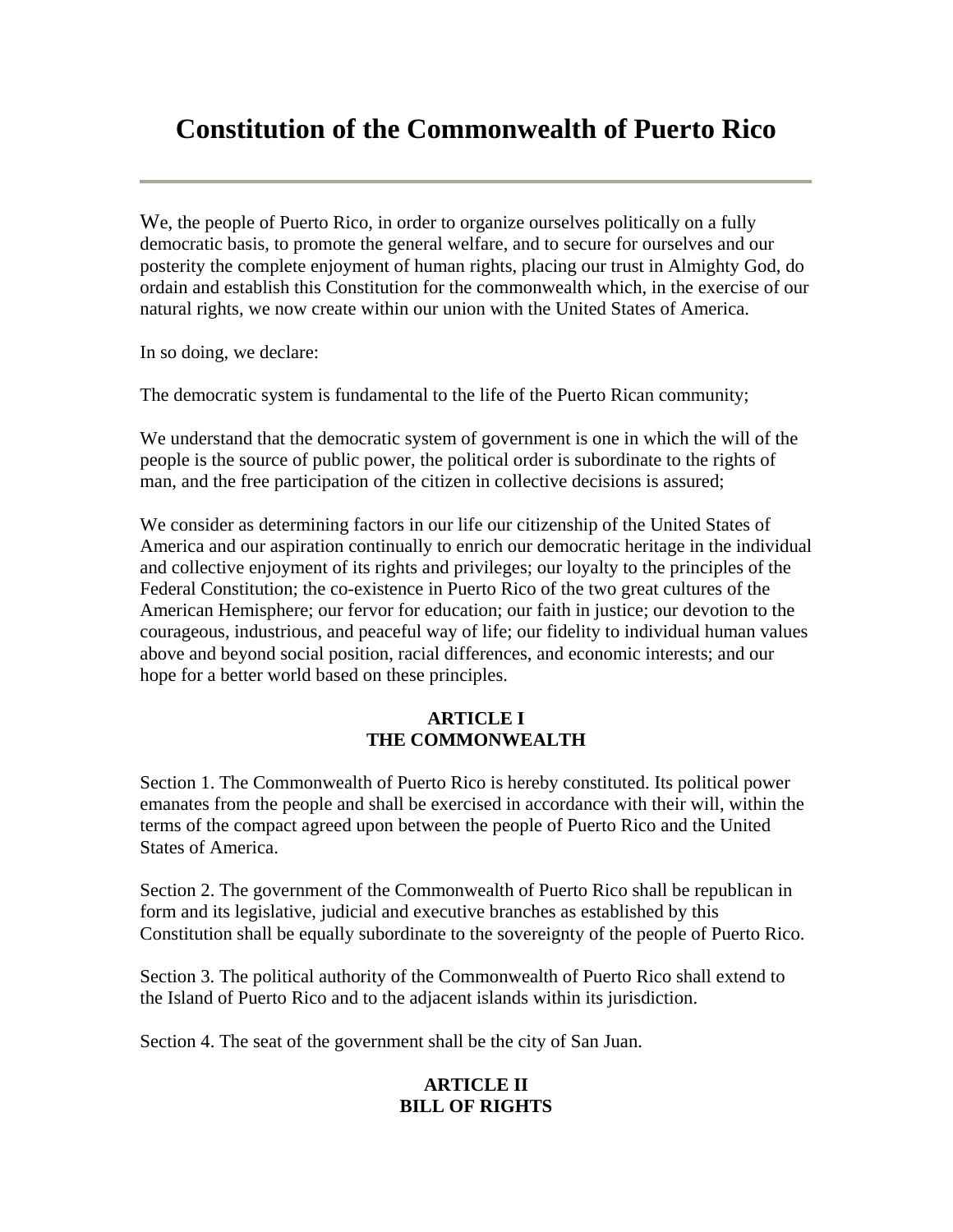Section 1. The dignity of the human being is inviolable. All men are equal before the law. No discrimination shall be made on account of race, color, sex, birth, social origin or condition, or political or religious ideas. Both the laws and the system of public education shall embody these principles of essential human equality.

Section 2. The laws shall guarantee the expression of the will of the people by means of equal, direct and secret universal suffrage and shall protect the citizen against any coercion in the exercise of the electoral franchise.

Section 3. No law shall be made respecting an establishment of religion or prohibiting the free exercise thereof. There shall be complete separation of church and state.

Section 4. No law shall be made abridging the freedom of speech or of the press, or the right of the people peaceably to assemble and to petition the government for a redress of grievances.

Section 5. Every person has the right to an education which shall be directed to the full development of the human personality and to the strengthening of respect for human rights and fundamental freedoms. There shall be a system of free and wholly nonsectarian public education. Instruction in the elementary and secondary schools shall be free and shall be compulsory in the elementary schools to the extent permitted by the facilities of the state. No public property or public funds shall be used for the support of schools or educational institutions other than those of the state. Nothing contained in this provision shall prevent the state from furnishing.to any child non-educational services established by law for the protection or welfare of children.\*

\* By Resolution number 34, approved by the Constitutional Convention and ratified in the Referendum held on November 4, 1952, section 5 of article II was amended, adding to such section the following declaration: "Compulsory attendance at elementary public schools to the extent permitted by the facilities of the state as herein provided shall not be construed as applicable to those who receive elementary education in schools established under non-governmental auspices."

Section 6. Persons may join with each other and organize freely for any lawful purpose, except in military or quasi-military organizations.

Section 7. The right to life, liberty and the enjoyment of property is recognized as a fundamental right of man. The death penalty shall not exist. No person shall be deprived of his liberty or property without due process of law. No person in Puerto Rico shall be denied the equal protection of the laws. No laws impairing the obligation of contracts shall be enacted. A minimum amount of property and possessions shall be exempt from attachment as provided by law.

Section 8. Every person has the right to the protection of law against abusive attacks on his honor, reputation and private or family life.

Section 9. Private property shall not be taken or damaged for public use except upon payment of just compensation and in the manner provided by law. No law shall be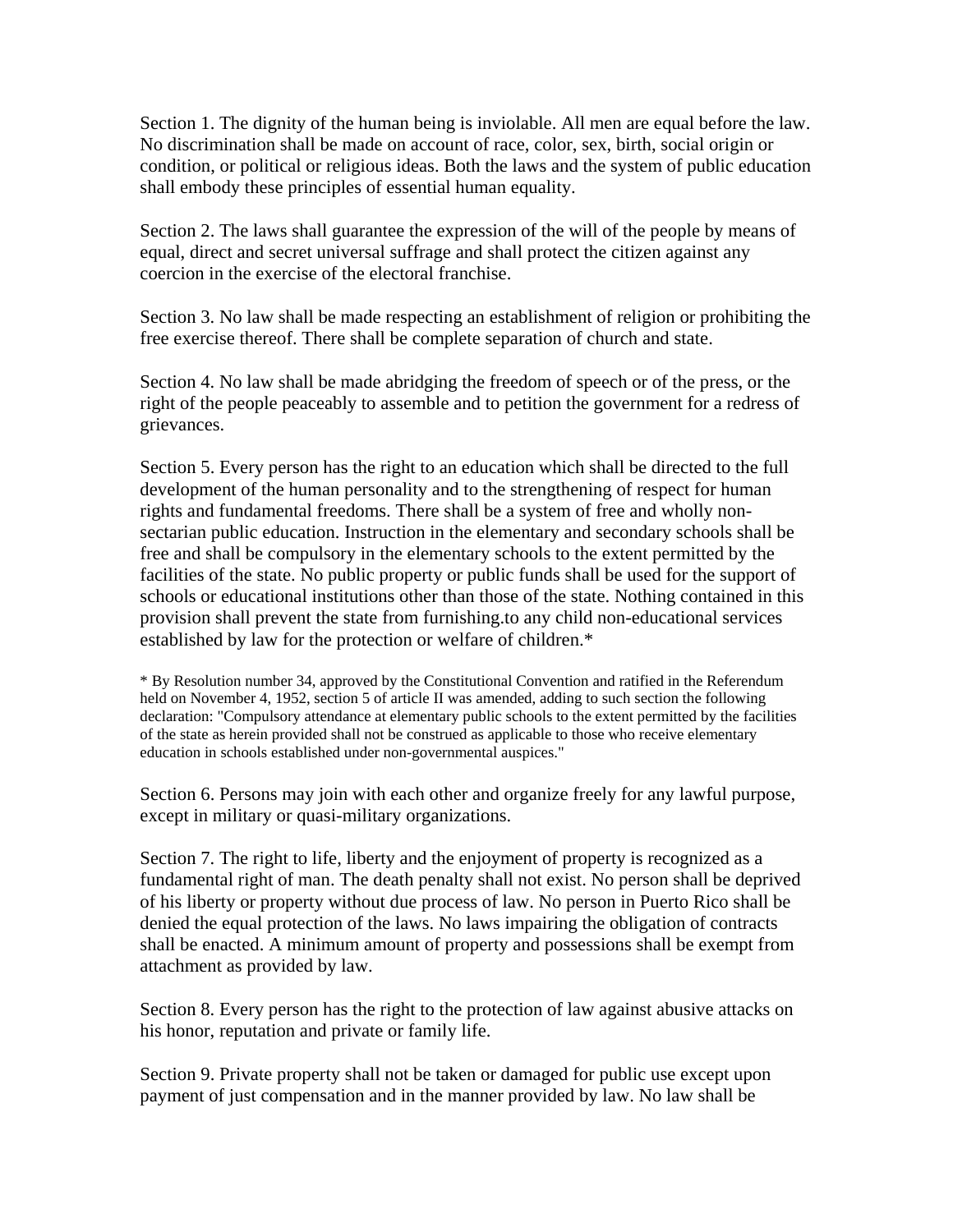enacted authorizing condemnation of printing presses, machinery or material devoted to publications of any kind. The buildings in which these objects are located may be condemned only after a judicial finding of public convenience and necessity pursuant to procedure that shall be provided by law, and may be taken before such ajudicial finding only when there is placed at the disposition of the publication an adequate site in which it can be installed and continue to operate for a reasonable time.

Section 10. The right of the people to be secure in their persons, houses, papers and effects against unreasonable searches and seizures shall not be violated.

Wire-tapping is prohibited.

No warrant for arrest or search and seizure shall issue except by judicial authority and only upon probable cause supported by oath or affirmation, and particularly describing the place to be searched and the persons to be arrested or the things to be seized.

Evidence obtained in violation of this section shall be inadmissible in the courts.

Section 11. In all criminal prosecutions, the accused shall enjoy the right to have a speedy and public trial, to be informed of the nature and cause of the accusation and to have a copy thereof, to be confronted with the witnesses against him, to have assistance of counsel, and to be presumed innocent.

In all prosecutions for a felony the accused shall have the right of trial by an impartial jury composed of twelve residents of the district, who may render their verdict by a majority vote which in no case may be less than nine.

No person shall be compelled in any criminal case to be a witness against himself and the failure of the accused to testify may be neither taken into consideration nor commented upon against him.

No person shall be twice put in jeopardy of punishment for the same offense.

Before conviction every accused shall be entitled to be admitted to bail.

Incarceration prior to trial shall not exceed six months nor shall bail or fines be excessive. No person shall be imprisoned for debt.

Section 12. Neither slavery nor involuntary servitude shall exist except in the latter case as a punishment for crime after the accused has been duly convicted. Cruel and unusual punishments shall not be inflicted. Suspension of civil rights including the right to vote shall cease upon service of the term of imprisonment imposed.

No *ex post facto* law or bill of attainder shall be passed.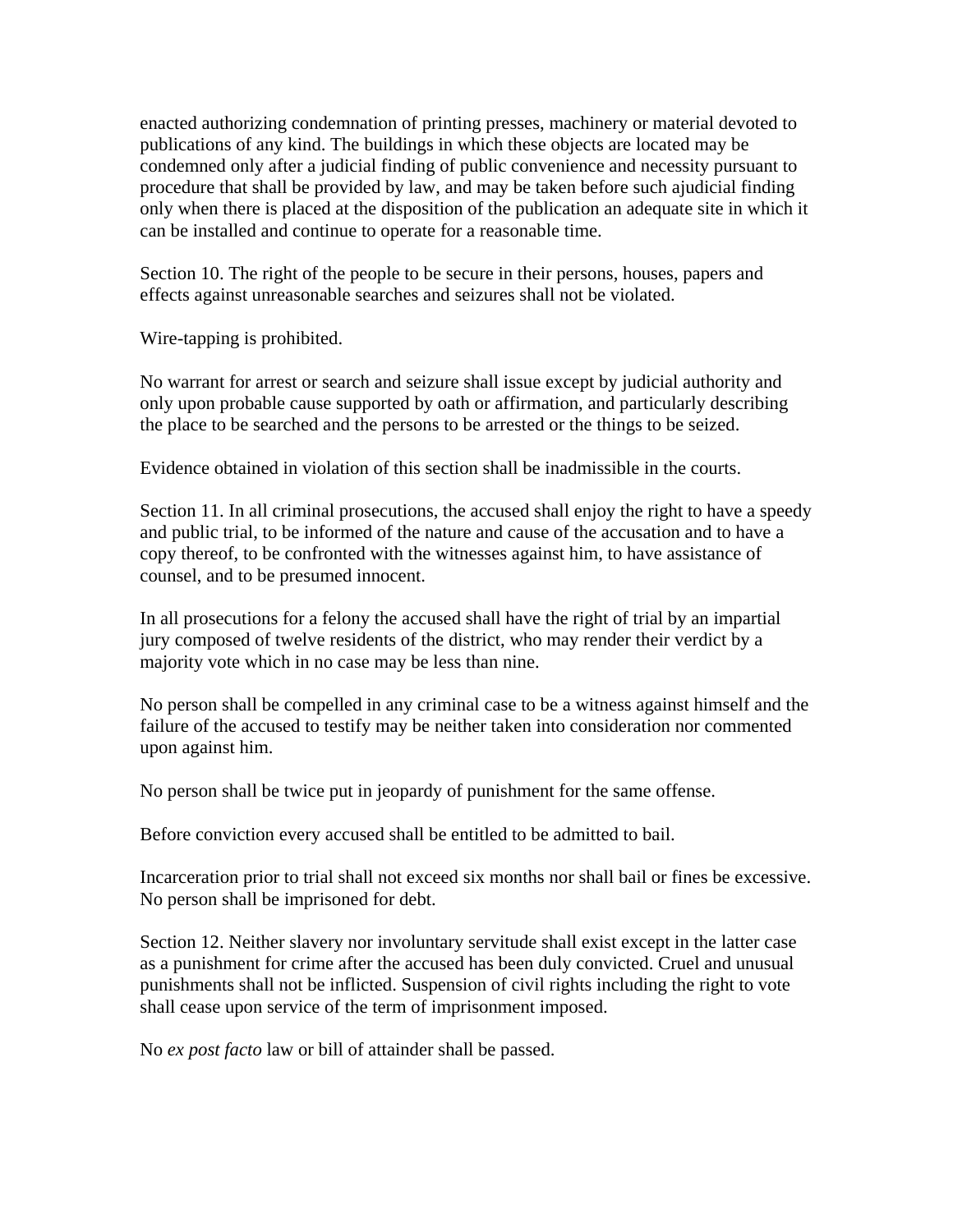Section 13. The writ of *habeas corpus* shall be granted without delay and free of costs. The privilege of the writ of *habeas corpus* shall not be suspended, unless the public safety requires it in case of rebellion, insurrection or invasion. Only the Legislative Assembly shall have the power to suspend the privilege of the writ of *habeas corpus* and the laws regulating its issuance. The military authority shall always be subordinate to civil authority.

Section 14. No titles of nobility or other hereditary honors shall be granted. No officer or employee of the Commonwealth shall accept gifts, donations, decorations or offices from any foreign country or officer without prior authorization by the Legislative Assembly.

Section 15. The employment of children less than fourteen years of age in any occupation which is prejudicial to their health or morals or which places them in jeopardy of life or limb is prohibited.

No child less than sixteen years of age shall be kept in custody in a jail or penitentiary.

Section 16. The right of every employee to choose his occupation freely and to resign therefrom is recognized, as is his right to equal pay for equal work, to a reasonable minimum salary, to protection against risks to his health or person in his work or employment, and to an ordinary-workday which shall not exceed eight hours. An employee may work in excess of this daily limit only if he is paid extra compensation as provided by law, at a rate never less than one and one-half times the regular rate at which he is employed.

Section 17. Persons employed by private businesses, enterprises and individual employers and by agencies or instrumentalities of the government operating as private businesses or enterprises, shall have the right to organize and to bargain collectively with their employers through representatives of their own free choosing in order to promote their welfare.

Section 18. In order to assure their right to organize and to bargain collectively, persons employed by private businesses, enterprises and individual employers and by agencies, enterprises and individual employers and by agencies or instrumentalities of the government operating as private businesses or enterprises, in their direct relations with their own employers shall have the right to strike, to picket and to engage in other legal concerted activities.

Nothing herein contained shall impair the authority of the Legislative Assembly to enact laws to deal with grave emergencies that clearly imperil the public health or safety or essential public services.

Section 19. The foregoing enumeration of rights shall not be construed restrictively nor does it contemplate the exclusion of other rights not specifically mentioned which belong to the people in a democracy. The power of the Legislative Assembly to enact laws for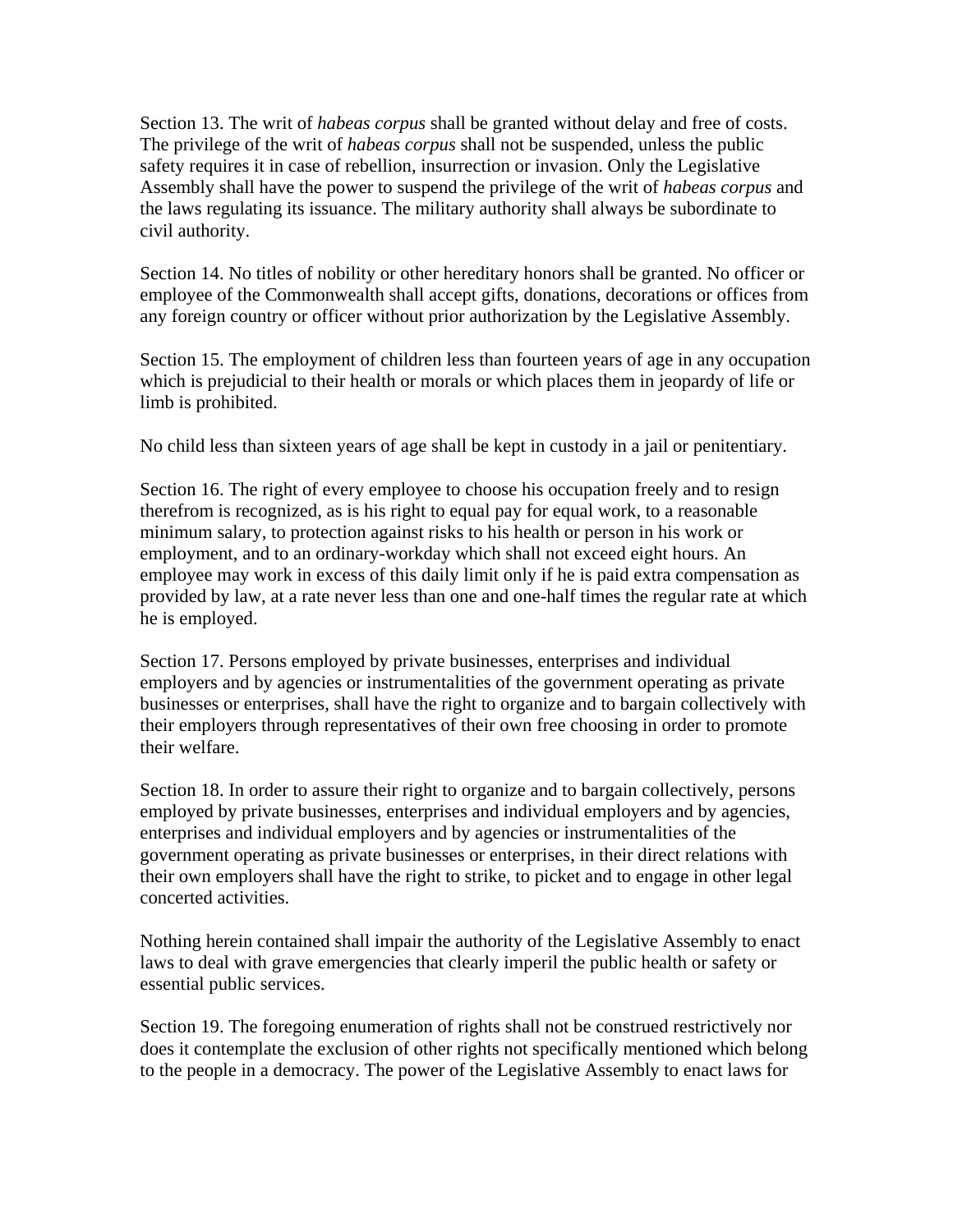the protection of the life, health and general welfare of the people shall likewise not be construed restrictively.

Section 20. The Commonwealth also recognizes the existence of the following human rights:

The right of every person to receive free elementary and secondary education.

The right of every person to obtain work.

The right of every person to a standard of living adequate for the health and well-being of himself and of his family, and especially to food, clothing, housing and medical care and necessary social services.

The right of every person to social protection in the event of unemployment, sickness, old age or disability.

The right of motherhood and childhood to special care and assistance.

The rights set forth in this section are closely connected with the progressive development of the economy of the Commonwealth and require, for their full effectiveness, sufficient resources and an agricultural and industrial development not yet attained by the Puerto Rican community.

In the light of their duty to achieve the full liberty of the citizen, the people and the government of Puerto Rico shall do everything in their power to promote the greatest possible expansion of the system of production, to assure the fairest distribution of economic output, and to obtain the maximum understanding between individual initiative and collective cooperation. The executive and judicial branches shall bear in mind this duty and shall construe the laws that tend to fulfill it in the most favorable manner possible.

\* By Resolution number 34, approved by the Constitutional Convention and ratified in the Referendum held on November 4, 1962, section 20 of article II was eliminated.

## **ARTICLE III THE LEGISLATURE**

Section 1. The legislative power shall be vested in a Legislative Assembly, which shall consist of two houses, the Senate and the House of Representatives, whose members shall be elected by direct vote at each general election.

Section 2, The Senate shall be composed of twenty-seven Senators and the House of Representatives of fifty-one Representatives, except as these numbers may be increased.in accordance with the provisions of Section 7 of this Article.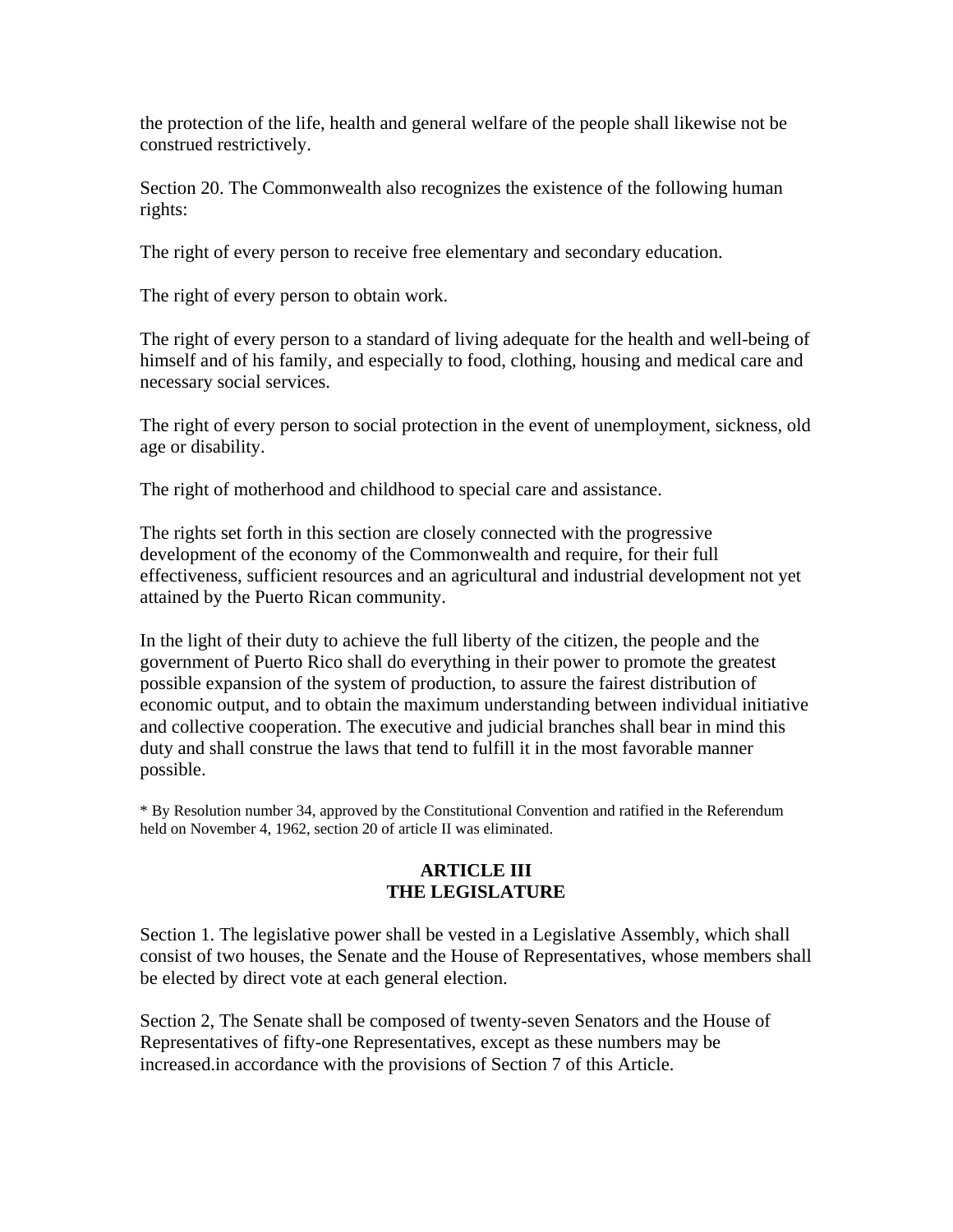Section 3. For the purpose of election of members of the Legislative Assembly, Puerto Rico shall be divided into eight senatorial districts and forty representative districts. Each senatorial district shall elect two Senators and each representative district one Representative.

There shall also be eleven Senators and eleven Representatives elected at large. No elector may vote for more than one candidate for Senator at Large or for more than one candidate for Representative at Large.

Section 4. In the first and subsequent elections under this Constitution the division of senatorial and representative districts as provided in Article VIII shall be in effect. After each decennial census beginning with the year 1960, said division shall be revised by a Board composed of the Chief Justice of the Supreme Court as Chairman and of two additional members appointed by the Governor with the advice and consent of the Senate. The two additional members shall not belong to the same political party. Any revision shall maintain the number of senatorial and representative districts here created, which shall be composed of contiguous and compact territory and shall be organized, insofar as practicable, upon the basis of population and means of communication. Each senatorial district shall always include five representative districts.

The decisions of the Board shall be made by majority vote and shall take effect in the general elections next following each revision. The Board shall cease to exist after the completion of each revision.

Section 5. No person shall be a member of the Legislative Assembly unless he is able to read and write the Spanish or English language and unless he is a citizen of the United States and of Puerto Rico and has resided in Puerto Rico at least two years immediately prior to the date of his election or appointment. No person shall be a member of the Senate who is not over thirty years of age, and no person shall be a member of the House of Representatives who is not over twenty-five years of age.

Section 6. No person shall be eligible to election or appointment as Senator or Representative for a district unless he has resided therein at least one year immediately prior to his election or appointment. When there is more than one representative district in a municipality, residence in the municipality shall satisfy this requirement.

Section 7. If in a general election more than two-thirds of the members of either house are elected from one political party or from a single ticket, as both are defined by law, the number of members shall be increased in the following cases:

*(a)* If the party or ticket which elected more than two-thirds of the members of either or both houses shall have obtained less than two-thirds of the total number of votes cast for the office of Governor, the number of members of the Senate or of the House of Representatives or of both bodies, whichever may be the case, shall be increased by declaring elected a sufficient number of candidates of the minority party or parties to bring the total number of members of the minority party or parties to nine in the Senate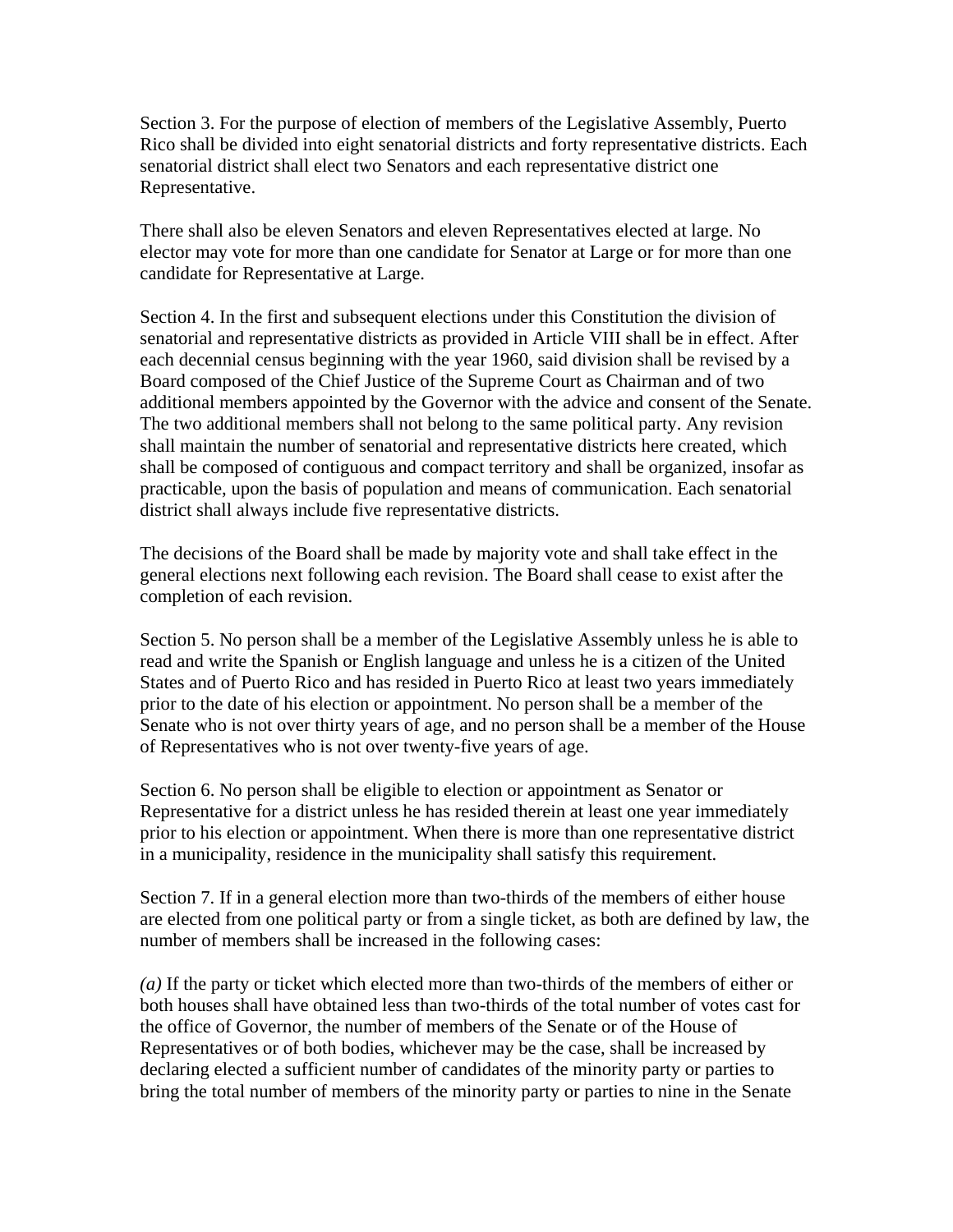and to seventeen in the House of Representatives. When there is more than one minority party, said additional members shall be declared elected from among the candidates of each minority party in the proportion that the number of votes cast for the candidate of each of said parties for the office of Governor bears to the total number of votes cast for the candidates of all the minority parties for the office of Governor.

When one or more minority parties shall have obtained representation in a proportion equal to or greater than the proportion of votes received by their respective candidates for Governor, such party or parties shall not be entitled to additional members until the representation established for each of the other minority parties under these provisions shall have been completed.

*(b)* If the party or ticket which elected more than two-thirds of the members of either or both houses shall have obtained more than two-thirds of the total number of votes cast for the office of Governor, and one or more minority parties shall not have elected the number of members in the Senate or in the House of Representatives or in both houses, whichever may be the case, which corresponds to the proportion of votes cast by each of them for the office of Governor, such additional number of their candidates shall be declared elected as is necessary in order to complete said proportion as nearly as possible, but the number of Senators of all the minority parties shall never, under this provision, be more than nine or that of Representatives more than seventeen.

In order to select additional members of the Legislative Assembly from a minority party in accordance with these provisions, its candidates at large who have not been elected shall be the first to be declared elected in the order of the votes that they have obtained, and thereafter its district candidates who; not having been elected, have obtained in their respective districts the highest proportion of the total number of votes cast as compared to the proportion of votes cast in favor of other candidates of the same party not elected to an equal office in the other districts.

The additional Senators and Representatives whose election is declared under this section shall be considered for all purposes as Senators at Large or Representatives at Large.

The measures necessary to implement these guarantees, the method of adjudicating fractions that may result from the application of the rules contained in this section, and the minimum number of votes that a minority party must cast in favor of its candidate for Governor in order to have the right to the representation provided herein shall be determined by the Legislative Assembly.

Section 8. The term of office of Senators and Representatives shall begin on the second day of January immediately following the date of the general election in which they shall have been elected. If, prior to the fifteen months immediately preceding the date of the next general election, a vacancy occurs in the office of Senator or Representative for a district, the Governor shall call a special election in said district within thirty days following the date on which the vacancy occurs. This election shall be held not later than ninety days after the call, and the person elected shall hold office for the rest of the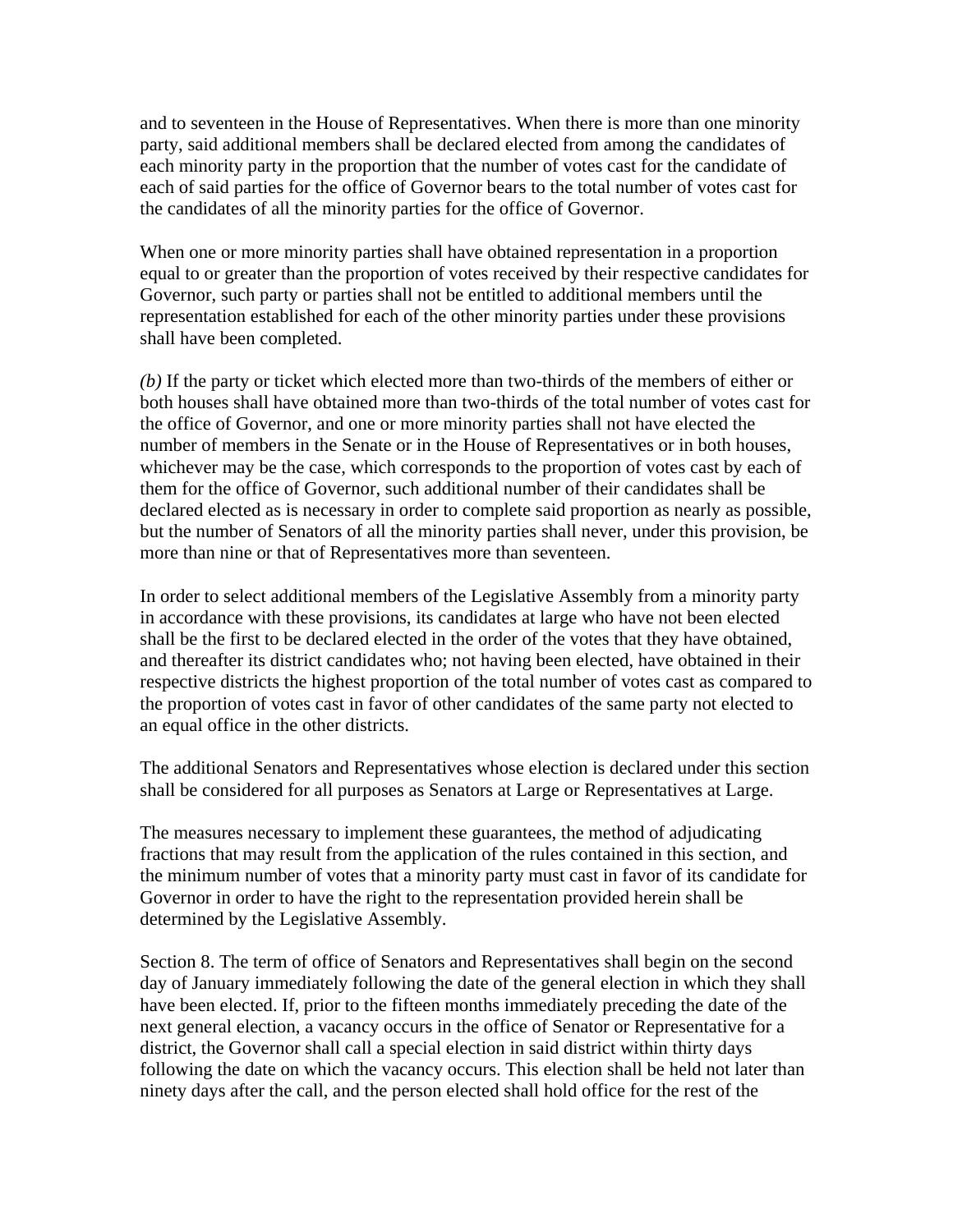unexpired term of his predecessor. When said vacancy occurs during a legislative session, or when the Legislative Assembly or the Senate has been called for a date prior to the certification of the results of the special election, the presiding officer of the appropriate house shall fill said vacancy by appointing the person recommended by the central committee of the political party of which his predecessor in office was a member. Such person shall hold the office until certification of the election of the candidate who was elected. When the vacancy occurs within fifteen months prior to a general election, or when it occurs in the office of a Senator at Large or a Representative at Large, the presiding officer of the appropriate house shall fill it, upon the recommendation of the political party of which the previous holder of the office was a member, by appointing a person selected in the same manner as that in which his predecessor was selected. A vacancy in the office of a Senator at Large or a Representative at Large elected as an independent candidate shall be filled by an election in all districts.

Section 9. Each house shall be the sole judge of the election, returns and qualifications of its members; shall choose its own officers; shall adopt rules for its own proceedings appropriate to legislative bodies; and, with the concurrence of three-fourths of the total number of members of which it is composed, may expel any member for the causes established in Section 21 of this Article, authorizing impeachments. The Senate shall elect a President and the House of Representatives a Speaker from among their respective members.

Section 10. The Legislative Assembly shall be deemed a continuous body during the term for which its members are elected and shall meet in regular session each year commencing on the second Monday in January. The duration of regular sessions and the periods of time for introduction and consideration of bills shall be prescribed by law. When the Governor calls the Legislative Assembly into special session it may consider only those matters specified in the call or in any special message sent to it by him during the session. No special session shall continue longer than twenty calendar days.

Section 11. The sessions of each house shall be open.

Section 12. A majority of the total number of members of which each house is composed shall constitute a quorum, but a smaller number may adjourn from day to day and shall have authority to compel the attendance of absent members.

Section 13. The two houses shall meet in the capitol of Puerto Rico and neither of them may adjourn for more than three consecutive days without the consent of the other.

Section 14. No member of the Legislative Assembly shall be arrested while the house of which he is a member is in session, or during the fifteen days before or after such session, except for treason, felony or breach of the peace. The members of the Legislative Assembly shall not be questioned in any other place for any speech, debate or vote in either house or in any committee.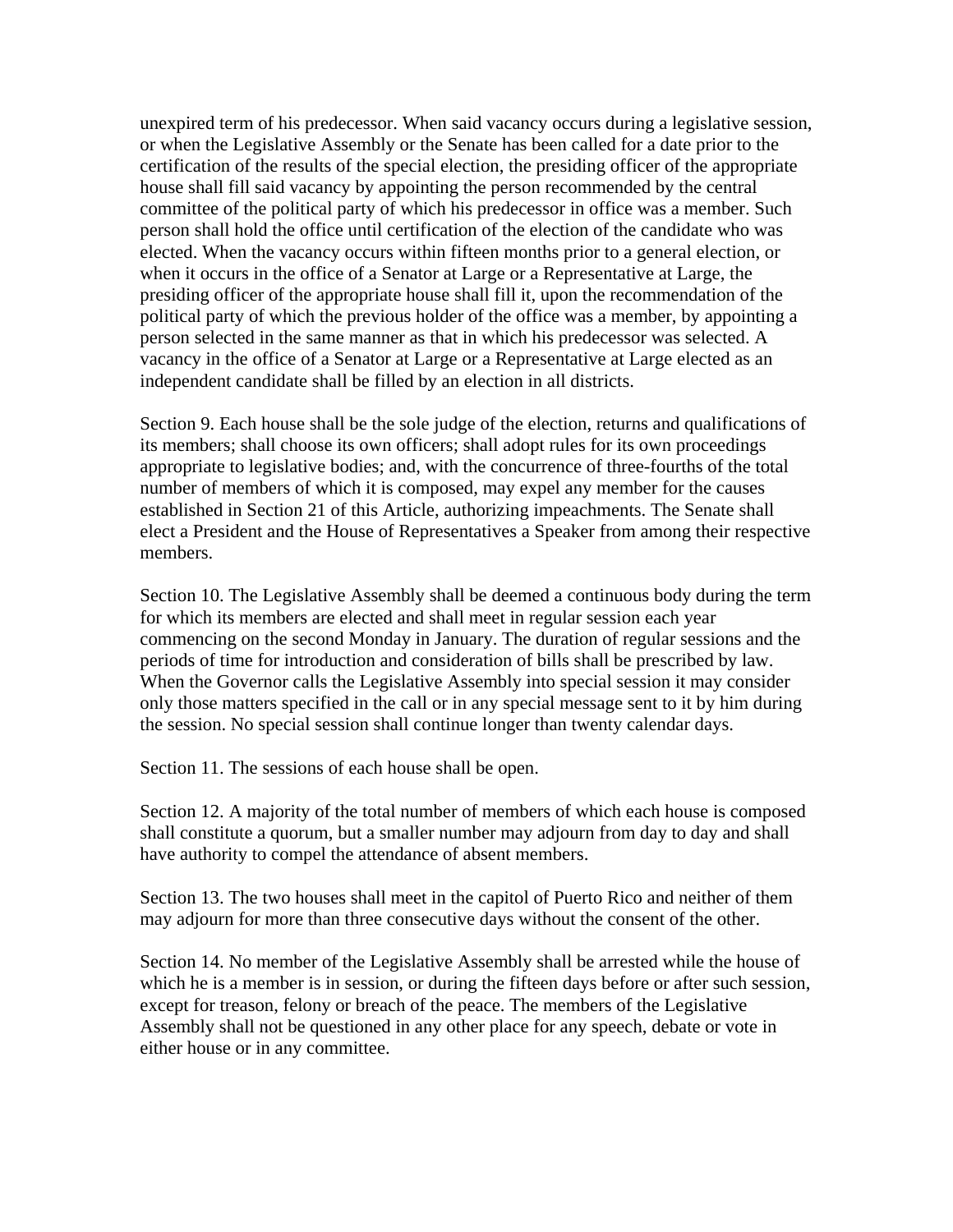Section 15. No Senator or Representative may, during the term for which he was elected or chosen, be appointed to any civil office in the Government of Puerto Rico, its municipalities or instrumentalities, which shall have been created or the salary of which shall have been increased during said term. No person may hold office in the Government of Puerto Rico, its municipalities or instrumentalities and be a Senator or Representative at the same time. These provisions shall not prevent a member of the Legislative Assembly from being designated to perform functions *ad honorem*.

Section 16. The Legislative Assembly shall have the power to create, consolidate or reorganize executive departments and to define their functions.

Section 17. No bill shall become a law unless it has been printed, read, referred to a committee and returned therefrom with a written report, but either house may discharge a committee from the study and report of any bill and proceed to the consideration thereof. Each house shall keep a journal of its proceedings and of the voters cast for and against bills. The legislative proceedings shall be published in a daily record in the form determined by law. Every bill, except general appropriation bills, shall be confined to one subject, which shall be clearly expressed in its title, and any part of an act whose subject has not been expressed in the title shall be void. The general appropriation act shall contain only appropriations and rules for their disbursement. No bill shall be amended in a manner that changes its original purpose or incorporates matters extraneous to it.

In amending any article or section of a law, said article or section shall be promulgated in its entirety as amended. All bills for raising revenue shall originate in the House of Representatives, but the Senate may propose or concur with amendments as on other bills,

Section 18. The subjects which may be dealt with by means of joint resolution shall be determined by law, but every joint resolution shall follow the same legislative process as that of a bill.

Section 19. Every bill which is approved by a majority of the total number of members of which each house is composed shall be submitted to the Governor and shall become law if he signs it or if he does not return it, with his objections, to the house in which it originated within ten days (Sundays excepted) counted from the date on which he shall have received it.

When the Governor returns a bill the house that receives it shall enter his objections on its journal and both houses may reconsider it. If approved by two-thirds of the total number of members of which each house is composed, said bill shall become law.

If the Legislative Assembly adjourns sine die before the Governor has acted on a bill that has been presented to him less than ten days before, he is relieved of the obligation of returning it with his objections and the bill shall become law only if the Governor signs it within thirty days after receiving it.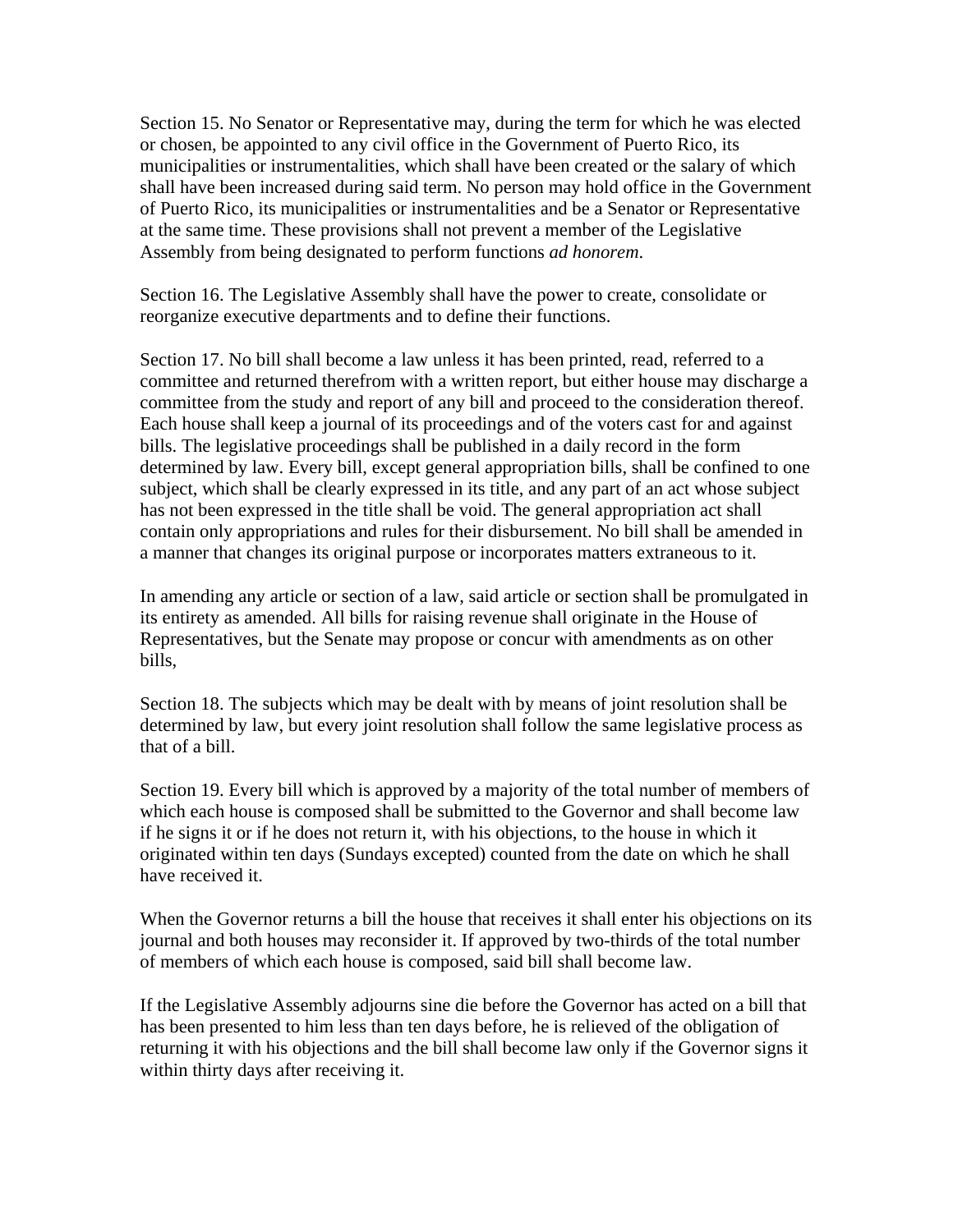Every final passage or reconsideration of a bill shall be by a roll-call vote.

Section 20. In approving any appropriation bill that contains more than one item, the Governor may eliminate one or more of such items or reduce their amounts, at the same time reducing the total amounts involved.

Section 21. The House of Representatives shall have exclusive power to initiate impeachment proceedings and, with the concurrence of two-thirds of the total number of members of which it is composed, to bring an indictment. The Senate shall have exclusive power to try and to decide impeachment cases, and in meeting for such purposes the Senators shall act in the name of the people and under oath or affirmation. No judgment of conviction in an impeachment trial shall be pronounced without the concurrence of three-fourths of the total number of members of which the Senate is composed, and the judgment shall be limited to removal from office. The person impeached, however, may be liable and subject to indictment, trial, judgment and punishment according to law. The causes of impeachment shall be treason, bribery, other felonies, and misdemeanors involving moral turpitude. The Chief Justice of the Supreme Court shall preside at the impeachment trial of the Governor.

The two houses may conduct impeachment proceedings in their regular or special sessions. The presiding officers of the two houses, upon written request of two-thirds of the total number of members of which the House of Representatives is composed, must convene them to deal with such proceedings.

Section 22. The Governor shall appoint a Controller with the advice and consent of a majority of the total number of members of which each house is composed. The Controller shall meet the requirements prescribed by law and shall hold office for a term of ten years and until his successor has been appointed and qualifies. The Controller shall audit all the revenues, accounts and expenditures of the Commonwealth, of its agencies and instrumentalities and of its municipalities, in order to determine whether they have been made in accordance with law. He shall render annual reports and any special reports that may be required of him by the Legislative Assembly or by the Governor.

In the performance of his duties the Controller shall be authorized to administer oaths, take evidence and compel under pain of contempt, the attendance of witnesses and the production of books, letters, documents, papers, records and all other articles deemed essential to a full understanding of the matter under investigation.

The Controller may be removed for the causes and pursuant to the procedure established in the preceding section.

# **ARTICLE IV THE EXECUTIVE**

Section 1. The executive power shall be vested in a Governor, who shall be elected by direct vote in each general election.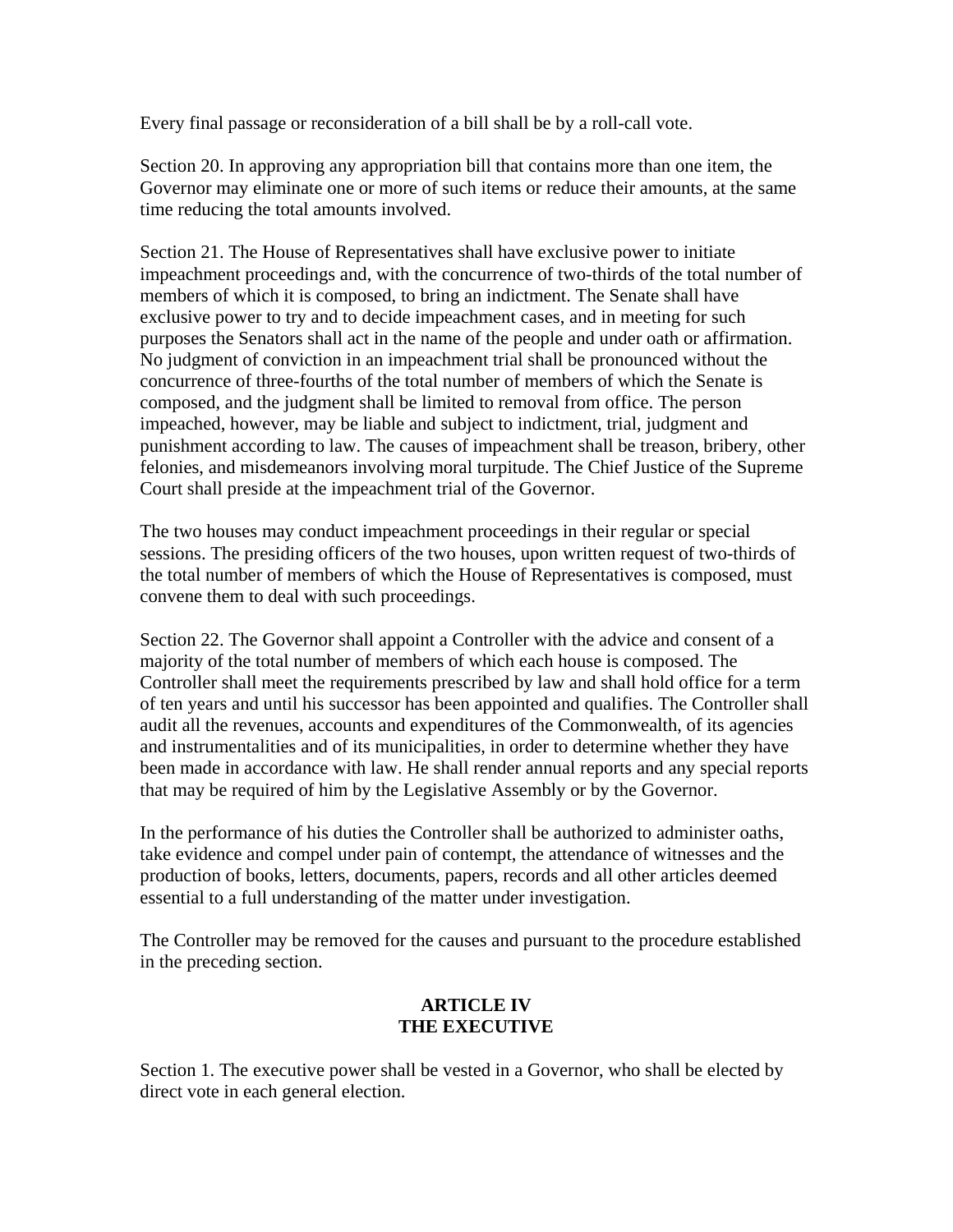Section 2. The Governor shall hold office for the term of four years from the second day of January of the year following his election and until his successor has been elected and qualifies. He shall reside in Puerto Rico and maintain his office in its capital city.

Section 3. No person shall be Governor unless, on the date of the election, he is at least thirty-five years of age, and is and has been during the preceding five years a citizen of the United States and a citizen and *bona fide* resident of Puerto Rico.

Section 4. The Governor shall execute the laws and cause them to be executed.

He shall call the Legislative Assembly or the Senate into special session when in his judgment the public interest so requires.

He shall appoint, in the manner prescribed by this Constitution or by law, all officers whose appointment he is authorized to make. He shall have the power to make appointments while the Legislative Assembly is not in session. Any such appointments that require the advice and consent of the Senate or of both houses shall expire at the end of the next regular session.

He shall be the commander-in-chief of the militia.

He shall have the power to call out the militia and summon the posse comitatus in order to prevent or suppress rebellion, invasion or any serious disturbance of the public peace.

He shall have the power to proclaim martial law when the public safety requires it in case of rebellion or invasion or imminent danger thereof. The Legislative Assembly shall meet forthwith on their own initiative to ratify or revoke the proclamation.

He shall have the power to suspend the execution of sentences in criminal cases and to grant pardons, commutations of punishment, and total or partial remissions of fines and forfeitures for crimes committed in violation of the laws of Puerto Rico. This power shall not extend to cases of impeachment.

He shall approve or disapprove in accordance with this Constitution the joint resolutions and bills passed by the Legislative Assembly.

He shall present to the Legislative Assembly, at the beginning of each regular session, a message concerning the affairs of the Commonwealth and a report concerning the state of the Treasury of Puerto Rico and the proposed expenditures for the ensuing fiscal year. Said report shall contain the information necessary for the formulation of a program of legislation.

He shall exercise the other powers and functions and discharge the other duties assigned to him by this Constitution or by law.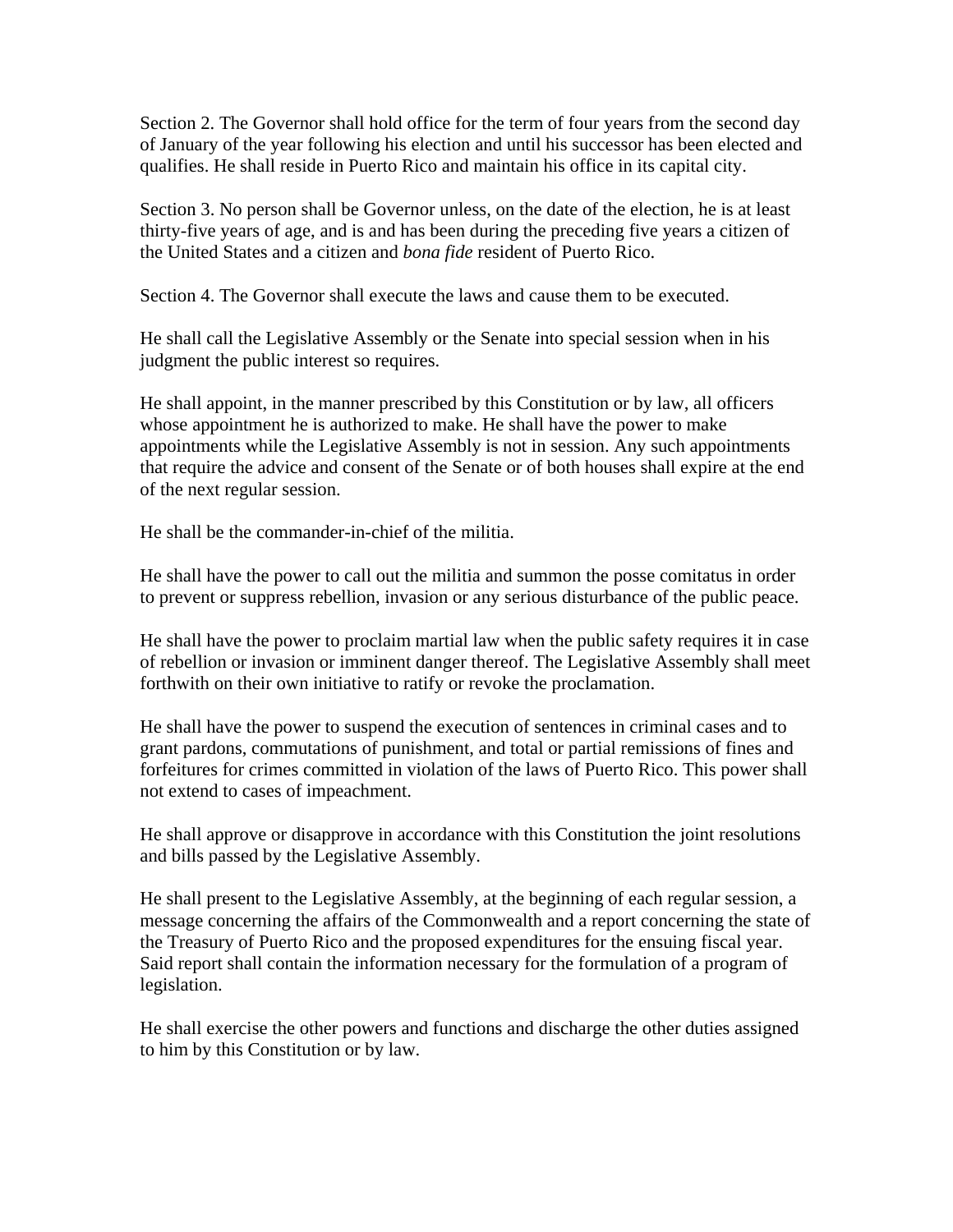Section 5. For the purpose of exercising executive power, the Governor shall be assisted by Secretaries whom he shall appoint with the advice and consent of the Senate. The appointment of the Secretary of State shall in addition require the advice and consent of the House of Representatives, and the person appointed shall fulfill the requirements established in Section 3 of this article. The Secretaries shall collectively constitute the Governor's advisory council, which shall be designated as the Council of Secretaries.

Section 6. Without prejudice to the power of the Legislative Assembly to create, reorganize and consolidate executive departments and to define their functions, the following departments are hereby established: State, Justice, Education, Health, Treasury, Labor, Agriculture and Commerce, and Public Works. Each of these executive departments shall be headed by a Secretary.

Section 7. When a vacancy occurs in the office of Governor, caused by death, resignation, removal, total and permanent incapacity, or any other absolute disability, said office shall devolve upon the Secretary of State, who shall hold it for the rest of the term and until a new Governor has been elected and qualifies. In the event that vacancies exist at the same time in both the office of Governor and that of Secretary of State, the law shall provide which of the Secretaries shall serve as Governor.

Section 8. When for any reason the Governor is temporarily unable to perform his functions, the Secretary of State shall substitute for him during the period he is unable to serve. If for any reason the Secretary of State is not available, the Secretary determined by law shall temporarily hold the office of Governor.

Section 9. If the Governor-elect shall not have qualified or if he has qualified and a permanent vacancy occurs in the office of Governor before he shall have appointed a Secretary of State, or before said Secretary, having been appointed, shall have qualified, the Legislative Assembly just elected, upon convening for its first regular session, shall elect, by a majority of the total number of members of which each house is composed, a Governor who shall hold office until his successor is elected in the next general election and qualifies.

Section 10. The Governor may be removed for the causes and pursuant to the procedure established in Section 21 of Article III of this Constitution.

#### **ARTICLE V THE JUDICIARY**

Section 1. The judicial power of Puerto Rico shall be vested in a Supreme Court, and in such other courts as may be established by law.

Section 2. The courts of Puerto Rico shall constitute a unified judicial system for purposes of jurisdiction, operation and administration. The Legislative Assembly may create and abolish courts, except for the Supreme Court, in a manner not inconsistent with this Constitution, and shall determine the venue and organization of the courts.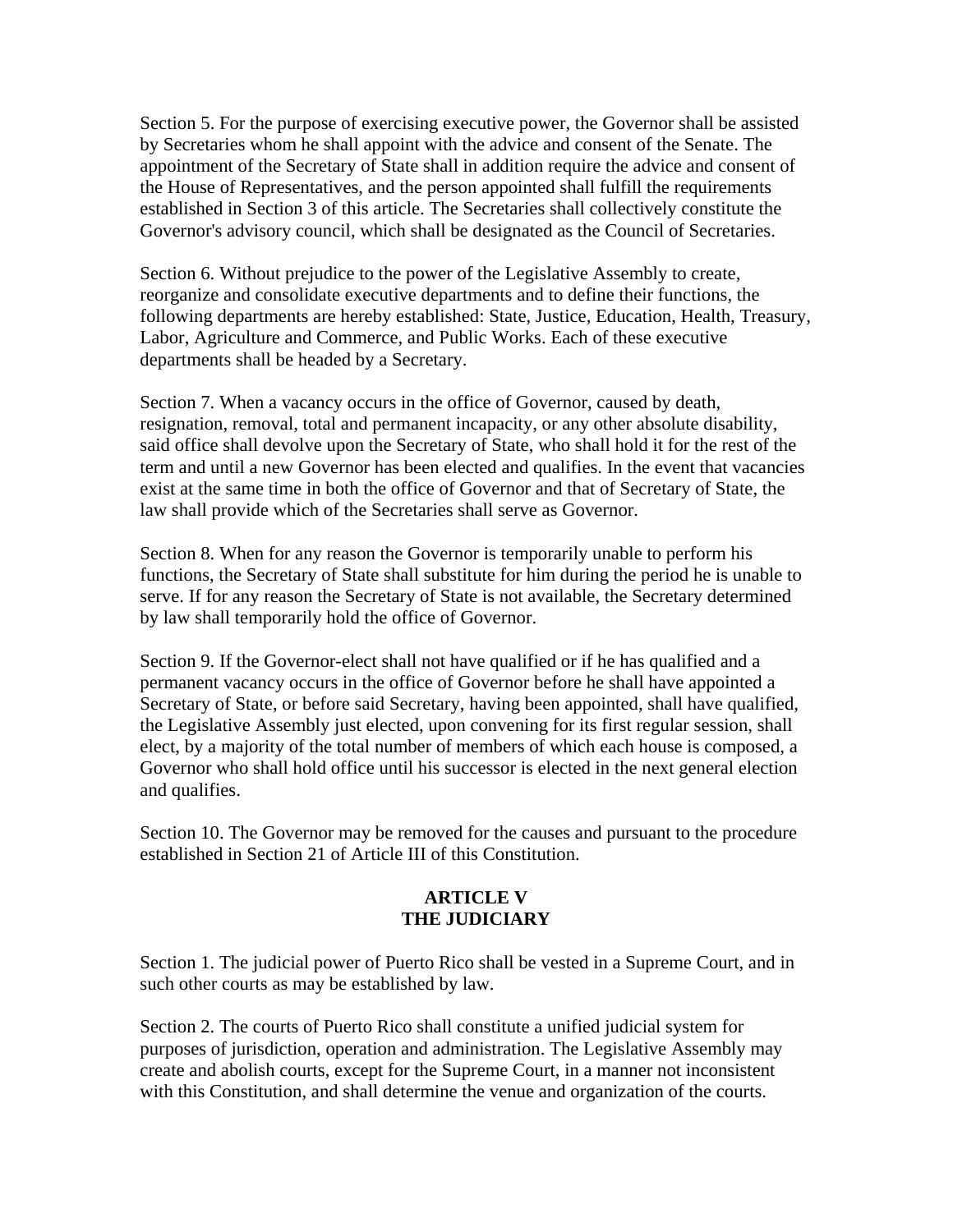Section 3. The Supreme Court shall be the court of last resort in Puerto Rico and shall be composed of a Chief Justice and four Associate Justices. The number of Justices may be changed only by law upon request of the Supreme Court.

Section 4. The Supreme Court shall sit, in accordance with rules adopted by it, as a full court or in divisions composed of not less than three Justices. No law shall be held unconstitutional except by a majority of the total number of Justices of which the Court is composed in accordance with this Constitution or with law. [As amended in General Election of Nov. 8, 1960.)

Section 5. The Supreme Court, any of its divisions, or any of its Justices may hear in the first instance petitions for *habeas corpus* and any other causes and proceedings as determined by law.

Section 6. The Supreme Court shall adopt for the courts rules of evidence and of civil and criminal procedure which shall not abridge, enlarge or modify the substantive rights of the parties. The rules thus adopted shall be submitted to the Legislative Assembly at the beginning of its next regular session and shall not go into effect until sixty days after the close of said session, unless disapproved by the Legislative Assembly, which shall have the power both at said session and subsequently to amend, repeal or supplement any of said rules by a specific law to that effect.

Section 7. The Supreme Court shall adopt rules for the administration of the courts. These rules shall be subject to the laws concerning procurement, personnel, audit and appropriation of funds, and other laws which apply generally to all branches of the government. The Chief Justice shall direct the administration of the courts and shall appoint an administrative director who shall hold office at the will of the Chief Justice.

Section 8. Judges shall be appointed by the Governor with the advice and consent of the Senate. Justices of the Supreme Court shall not assume office until after confirmation by the Senate and shall hold their offices during good behavior. The terms of office of the other judges shall be fixed by law and shall not be less than that fixed for the terms of office of a judge of the same or equivalent category existing when this Constitution takes effect. The other officials and employees of the courts shall be appointed in the manner provided by law.

Section 9. No person shall be appointed a Justice of the Supreme Court unless he is a citizen of the United States and of Puerto Rico, shall have been admitted to the practice of law in Puerto Rico at least ten years prior to his appointment, and shall have resided in Puerto Rico at least five years immediately prior thereto.

Section 10. The· Legislative Assembly shall establish a retirement system for judges. Retirement shall be compulsory at the age of seventy years.

Section 11. Justices of the Supreme Court may be removed for the causes and pursuant to the procedure established in Section 21 of Article III of this Constitution. Judges of the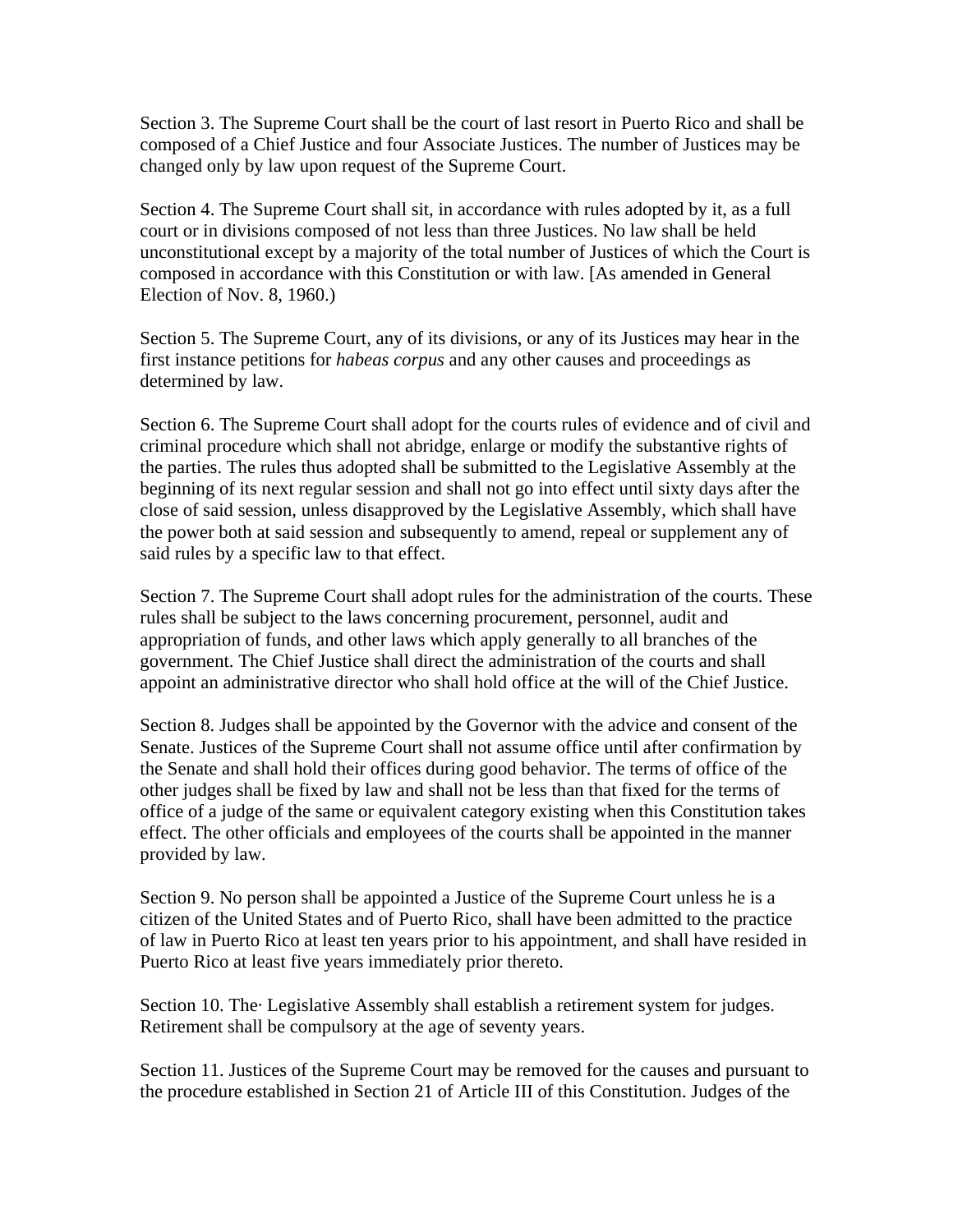other courts may be removed by the Supreme Court for the causes and pursuant to the procedure provided by law.

Section 12. No judge shall make a direct or indirect financial contribution to any political organization or party, or hold any executive office therein, or participate in a political campaign of any kind, or be a candidate for an elective public office unless he has resigned his judicial office at least six months Prior to his nomination.

Section 13. In the event that a court or any of its divisions or sections is changed or abolished by law, the person holding a post of judge therein shall continue to hold it during the rest of the term for which he was appointed and shall perform the judicial functions assigned to him by the Chief Justice of the Supreme Court.

## **ARTICLE VI GENERAL PROVISIONS**

Section 1. The Legislative Assembly shall have the power to create, abolish, consolidate and reorganize municipalities; to change their territorial limits; to determine their organization and functions; and to authorize them to develop programs for the general welfare and to create any agencies necessary for that purpose.

No law abolishing or consolidating municipalities shall take effect until ratified in a referendum by a majority of the qualified electors voting in said referendum in each of the municipalities to be abolished or consolidated. The referendum shall be conducted in the manner determined by law, which shall include the applicable procedures of the election laws in effect when the referendum law is approved.

Section 2. The power of the Commonwealth of Puerto Rico to impose and collect taxes and to authorize their imposition and collection by municipalities shall be exercised as determined by the Legislative Assembly and shall never be surrendered or suspended. The power of the Commonwealth of Puerto Rico to 'contract and to authorize the contracting of debts shall be exercised as determined by the Legislative Assembly, but no direct obligations of the Commonwealth for money borrowed directly by the Commonwealth evidenced by bonds or notes for the payment of which the full faith credit and taxing power of the Commonwealth shall be pledged shall be issued by the Commonwealth if the total of (i) the amount of principal of and interest on such bonds and notes, together with the amount of principal of and interest on all such bonds and notes theretofore issued by the Commonwealth and then outstanding, payable in any fiscal year and (ii) any amounts paid by the Commonwealth in the fiscal year next preceding the then current fiscal year for principal or interest on account of any outstanding obligations evidenced by bonds or notes guaranteed by the Commonwealth, shall exceed 15% of the average of the total amount of the annual revenues raised under the provisions of Commonwealth legislation and covered into the Treasury of Puerto Rico in the two fiscal years next preceding the then current fiscal year; and no such bonds or notes issued by the Commonwealth for any purpose other than housing facilities shall mature later than 30 years from their date and no bonds or notes issued for housing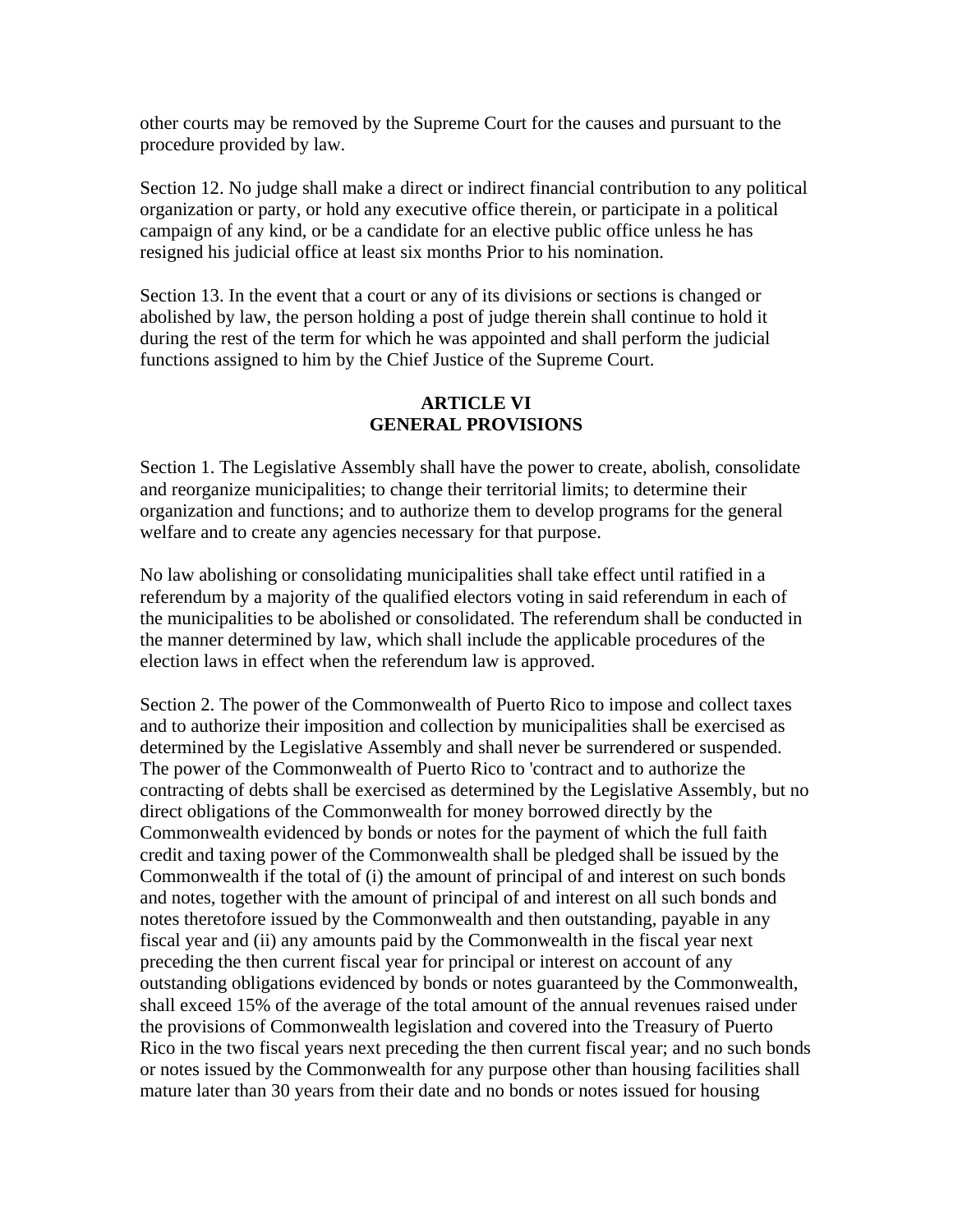facilities shall mature later than 40 years from their date; and the Commonwealth shall not guarantee any obligations evidenced by bonds or notes if the total of the amount payable in any fiscal year on account of principal of and interest on all the direct obligations referred to above theretofore issued by the Commonwealth and then outstanding and the amounts referred to in item (ii) above shall exceed 15 percent of the average of the total amount of such annual revenues.

The Legislative Assembly shall fix limitations for the issuance of direct obligations by any of the municipalities of Puerto Rico for money borrowed directly by such municipality evidenced by bonds or notes for the payment of which the full faith, credit and taxing power of such municipality shall be pledged; provided, however, that no such bonds or notes shall be issued by any municipality in an amount which, together with the amount of all such bonds and notes theretofore issued by such municipality and then outstanding, shall exceed the percentage determined by the Legislative Assembly, which shall be not less than five per centum (5%) nor more than ten per centum (10%) of the aggregate tax valuation of the property within such municipality.

The Secretary of the Treasury may be required to apply the available revenues including surplus to the payment of interest on the public debt and the amortization thereof in any case provided for by Section 8 of this Article VI at the suit of any holder of bonds or notes issued in evidence thereof. [As amended by the voters at a referendum held Dec. 10, 1961.]

Section 3. The rule of taxation in Puerto Rico shall be uniform.

Section 4. General elections shall be held every four years on the day of November determined by the Legislative Assembly. In said elections there shall be elected a Governor, the members of the Legislative Assembly, and the other officials whose election on that date is provided for by law.

Every person over twenty-one years of age shall be entitled to vote if he fulfills the other conditions determined by law. No person shall be deprived of the right to vote because he does not know how to read or write or does not own property.

All matters concerning the electoral process, registration of voters, political parties and candidates shall be determined by law.

Every popularly elected official shall be elected by direct vote and any candidate who receives more votes than any`other candidate for the same office shall be declared elected.

Section 5. The laws shall be promulgated in accordance with the procedure prescribed by law and shall specify the terms under which they shall take effect.

Section 6. If at the end of any fiscal year the appropriations necessary for the ordinary operating expenses of the Government and for the payment of interest on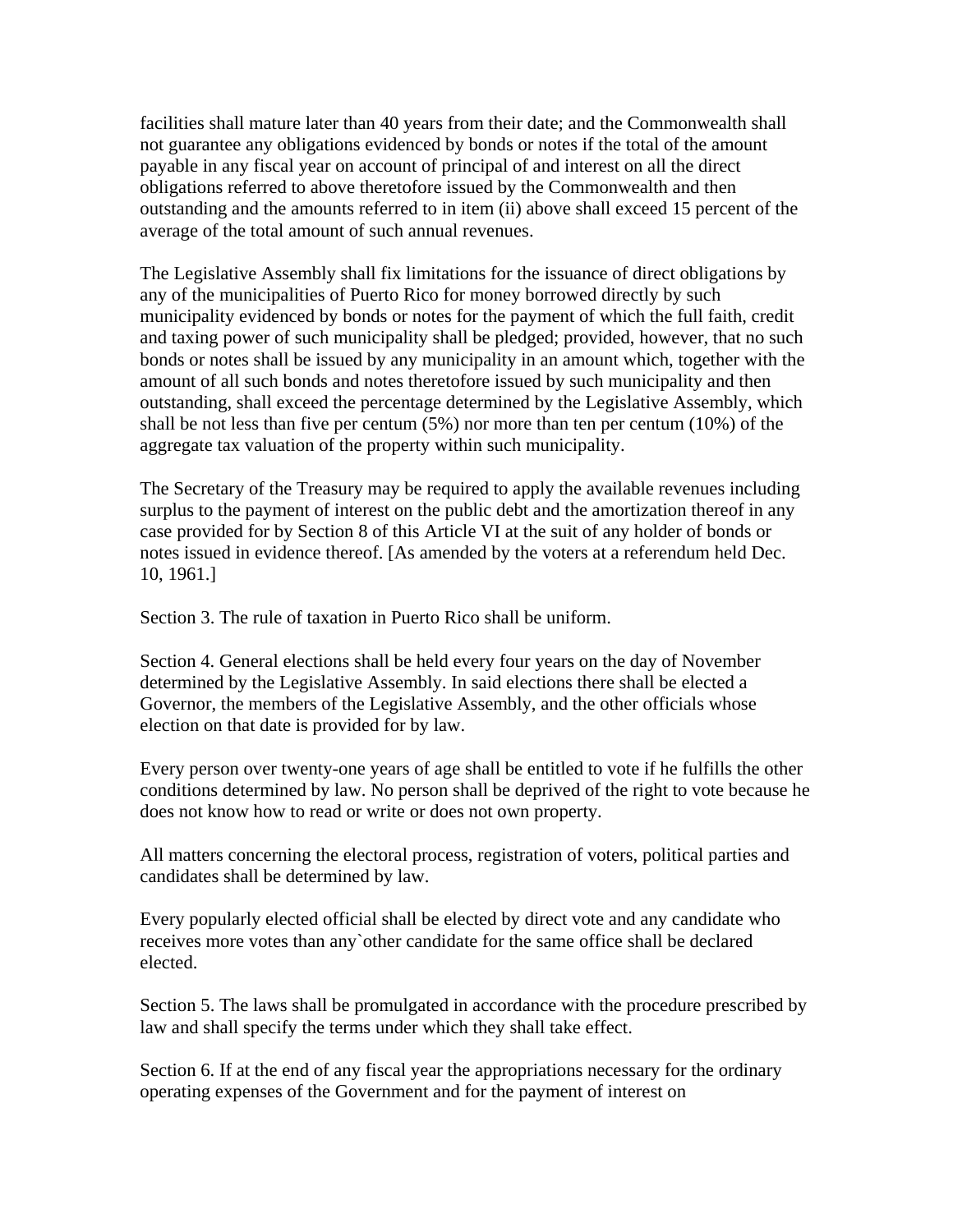and`amortization of the public debt for the ensuing fiscal year shall not have been made, the several sums appropriated in the last appropriation acts for the objects and purposes therein specified, so far as the same may be applicable, shall continue in effect item by item, and the Governor shall authorize the payments necessary for such purposes until corresponding appropriations are made.

Section 7. The appropriations made for any fiscal year shall not exceed the total revenues, including available surplus, estimated for said fiscal Year unless the imposition of taxes sufficient to cover said appropriations is provided by law.

Section 8. In case the available revenues including surplus for any fiscal year are insufficient to meet the appropriations made for that year, interest on the public debt and amortization thereof shall first be paid, and other disbursements shall thereafter be made in accordance with the order of priorities established by law.

Section 9. Public property and funds shall only be disposed of for public purposes, for the support and operation of state institutions, and pursuant to law.

Section 10· No law shall give extra compensation to any public officer, employee, agent or contractor after services shall have been rendered or contract made. No law shall extend the term of any public officer or diminish his salary or emoluments after his election or appointment. No person shall draw a salary for more than one office or position in the government of Puerto Rico.

Section 11. The salaries of the Governor, the Secretaries, the members of the Legislative Assembly, the Controller and Judges shall be fixed by a special law and, except for the salaries of the members of the Legislative Assembly, shall not be decreased during the terms for which they are elected or appointed. The salaries of the Governor and the Controller shall not be increased during said terms. No increase in the salaries of the members of the Legislative Assembly shall take effect until the expiration of the term of the Legislative Assembly during which it is enacted. Any reduction of the salaries of the members of the Legislative Assembly shall be effective only during the term of the Legislative Assembly which approves it.

Section 12. The Governor shall occupy and use, free of rent, the buildings and properties belonging to.the Commonwealth which have been or shall hereafter be used and occupied by him as chief executive.

Section 13. The procedure for granting franchises, rights, privileges and concessions of a public or quasi-public nature shall be determined by law, but every concession of this kind to a person or private entity must be approved by the Governor or by the executive official whom he designates. Every franchise, right, privilege or concession of a public or quasi-public nature shall be subject to amendment, alteration or repeal as determined by law.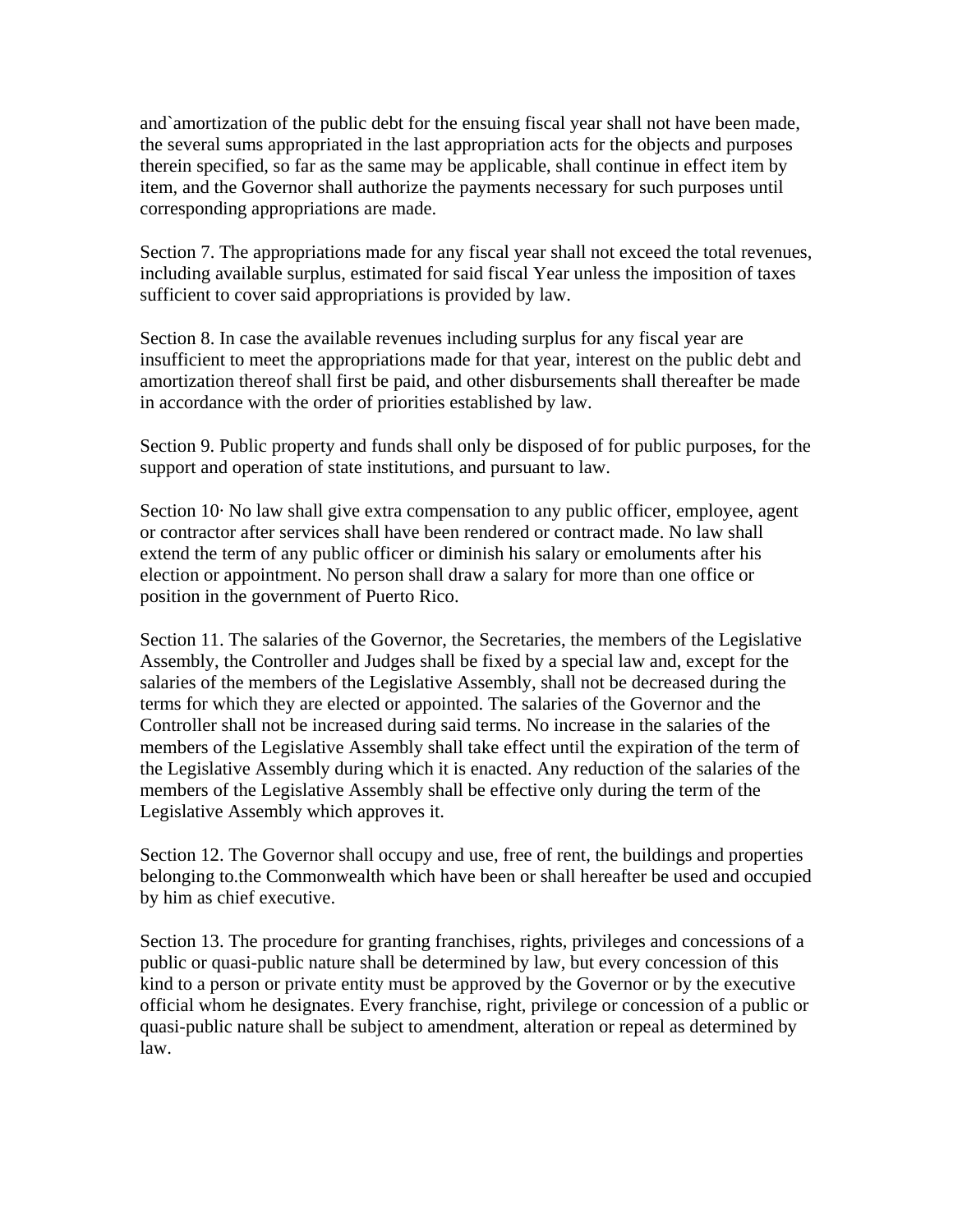Section 14. No corporation shall be authorized to conduct the business of buying and selling real estate or be permitted to hold or own real estate except such as may be reasonably necessary to enable it to carry out the purposes for which it was created, and every corporation authorized to engage in agriculture shall by its charter be restricted to the ownership and control of not to exceed five hundred acres of land; and this provision shall be held to prevent any member of a corporation engaged in agriculture from being in any wise interested in any other corporation engaged in agriculture.

Corporations, however, may loan funds upon real estate security, and purchase real estate when necessary for the collection of loans, but they shall dispose of real estate so obtained within five years after receiving the title.

Corporations not organized in Puerto Rico, but doing business in Puerto Rico, shall be bound by the provisions of this section so far as they are applicable.

These provisions shall not prevent the ownership, possession or management of lands in excess of five hundred acres by the Commonwealth, its agencies or instrumentalities.

Section 15. The Legislative Assembly shall determine all matters concerning the flag, the seal and the anthem of the Commonwealth. Once determined, no law changing them shall take effect until one year after the general election next following the date of enactment of said law.

Section 16. All public officials and employees of the Commonwealth, its agencies, instrumentalities and political subdivisions, before entering upon their respective duties, shall take an oath to support the Constitution of the United States and the Constitution and laws of the Commonwealth of Puerto Rico.

Section 17. In case of invasion, rebellion, epidemic or any other event giving rise to a state of emergency, the Governor may call the Legislative Assembly to meet in a place other than the Capitol of Puerto Rico, subject to the approval or disapproval of the Legislative Assembly. Under the same conditions, the Governor may, during the period of emergency, order the government, its agencies and instrumentalities to be moved temporarily to a place other than the seat of the government.

Section 18. All criminal actions in the courts of the Commonwealth shall be conducted in the name and by the authority of "The People of Puerto Rico" until otherwise provided by law.

Section 19. It shall be the public policy of the Commonwealth to conserve, develop and use its natural resources in the most effective manner possible for the general welfare of the community; to conserve and maintain buildings and places declared by the Legislative Assembly to be of historic or artistic value; to regulate its penal institutions in a manner that effectively achieves their purposes and to provide, within the limits of available resources, for adequate treatment of delinquents in order to make possible their moral and social rehabilitation.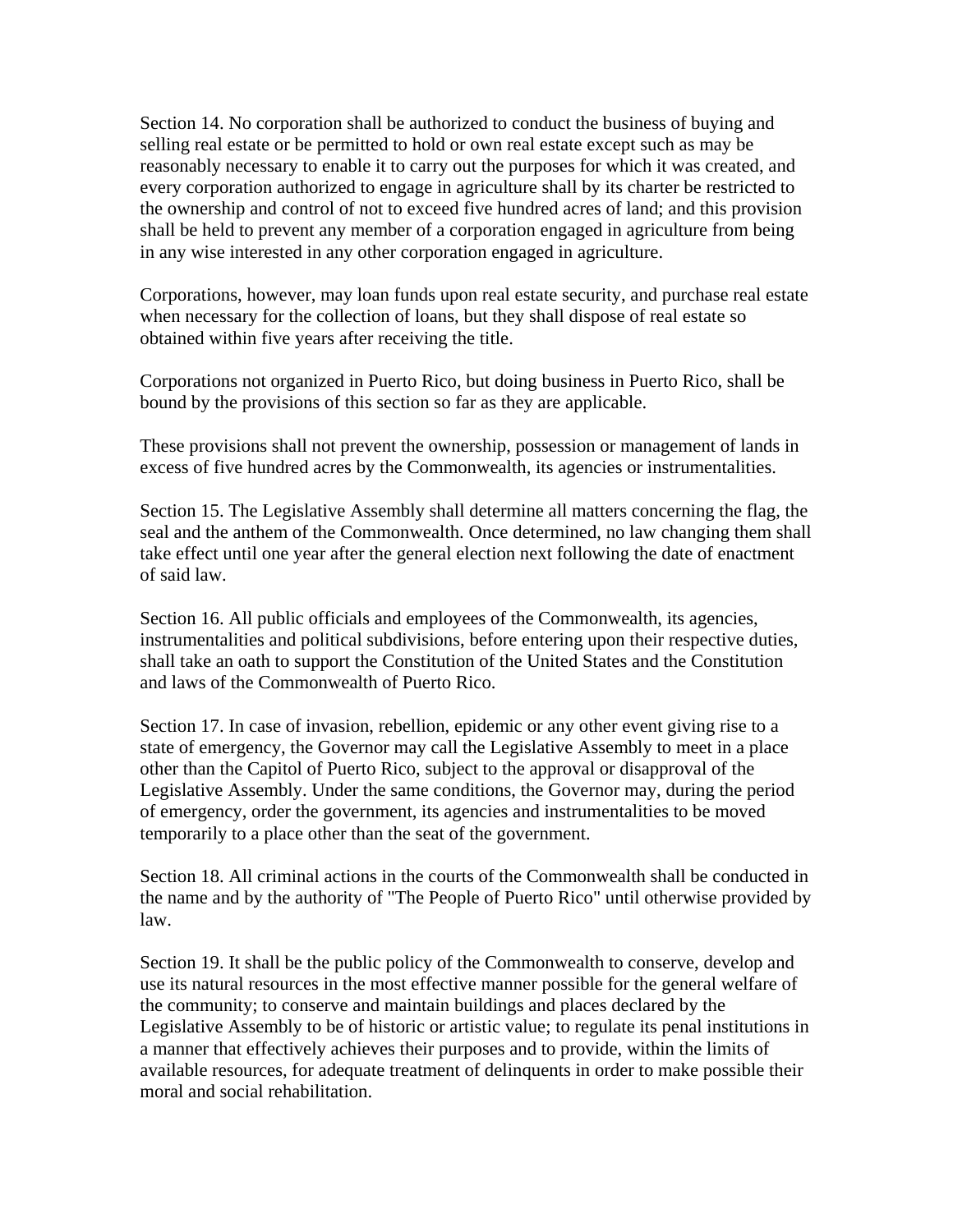#### **ARTICLE VII AMENDMENTS TO THE CONSTITUTION**

Section 1. The Legislative Assembly may propose amendments to this Constitution by a concurrent resolution approved by not less than two-thirds of the total number of members of which each house is composed. All proposed amendments shall be submitted to the qualified electors in a special referendum, but if the concurrent resolution is approved by not less than three-fourths of the total number of members of which each house is composed, the Legislative Assembly may provide that the referendum shall be held at the same time as the next general election. Each proposed amendment shall be voted on separately and not more than three proposed amendments may be submitted at the same referendum. Every proposed amendment shall specify the terms under which it shall take effect, and it shall become a part of this Constitution if it is ratified by a majority of the electors voting thereon. Once approved, a proposed amendment must be published at least three months prior to the date of the referendum.

Section 2. The Legislative Assembly, by a concurrent resolution approved by two-thirds of the total number of members of which each house is composed, may submit to the qualified electors at a referendum, held at the same time as a general election, the question of whether a constitutional convention shall be called to revise this Constitution. If a majority of the electors voting on this question vote in favor of the revision, it shall be made by a Constitutional Convention elected in the manner provided by law. Every revision of this Constitution shall be submitted to the qualified electors at a special referendum for ratification or rejection by a majority of the votes cast at the referendum.

Section 3. No amendment to this Constitution shall alter the republican form of government established by it or abolish its bill of rights.\*

\* By Resolution number 34, approved by the Constitutional Convention and ratified in the Referendum held on November 4, 1952, the following new sentence was added to section 3 of article VII: "Any amendment or revision of this constitution shall be consistent with the resolution enacted by the applicable provisions of the Constitution of the United States, with the Puerto Rican Federal Relations Act and with Public Law 600, Eighty-first Congress, adopted in the nature of a compact"

#### **ARTICLE VIII SENATORIAL AND REPRESENTATIVE DISTRICTS**

Section 1. The senatorial and representative districts shall be the following:

I. SENATORIAL DISTRICT OF SAN JUAN, which shall be composed of the following Representative Districts:

l.-- The Capital of Puerto Rico, excluding the present electoral precincts of Santurce and Río Piedras;

2.-- Electoral zones numbers 1 and 2 of the present precinct of Santurce;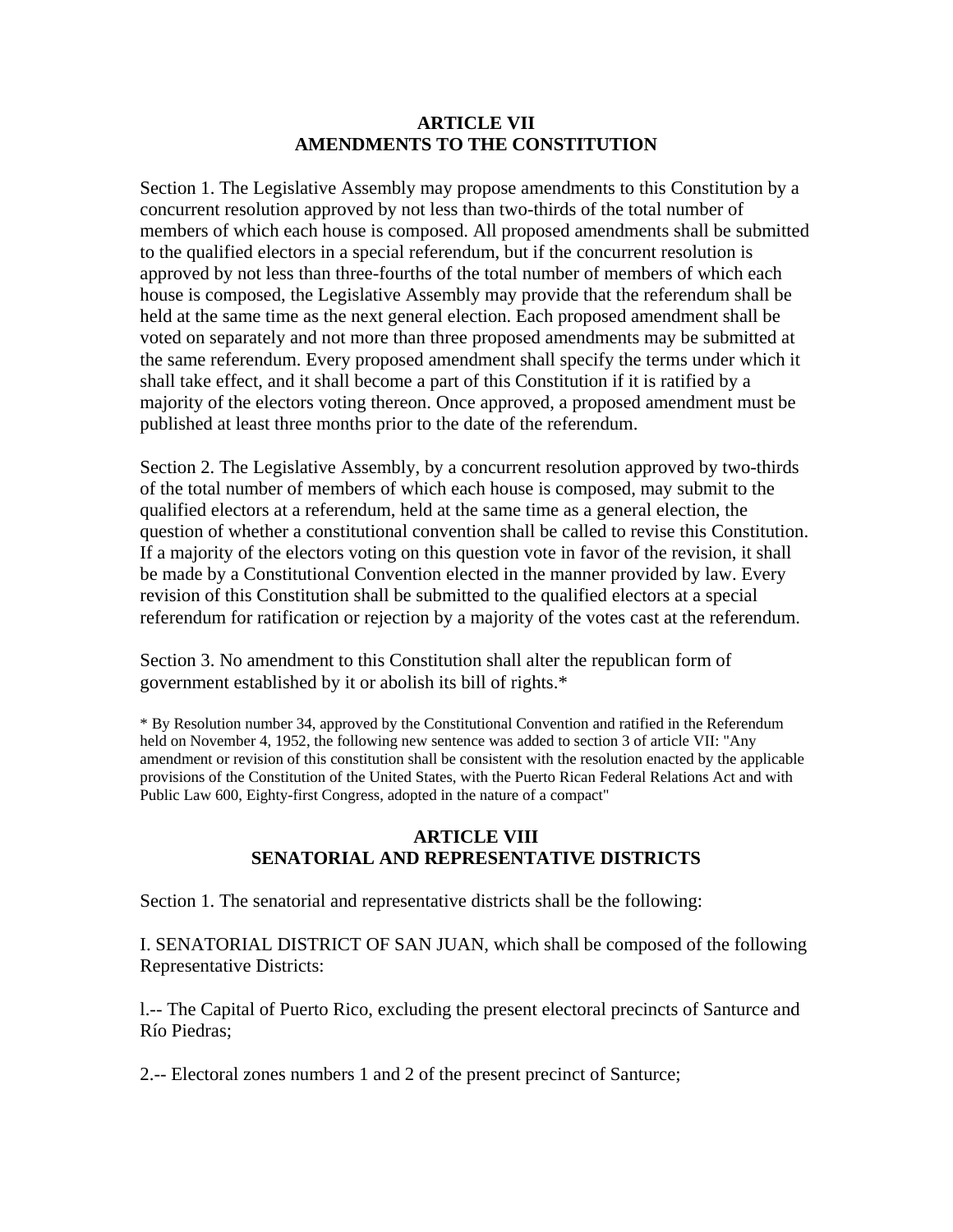3.-- Electoral zone number 3 of the present precinct of Santurce;

4.-- Electoral zone number 4 of the present precinct of Santurce; and

5.-- Wards Hato Rey, Puerto Nuevo and Caparra Heights of the Capital of Puerto Rico.

II. SENATORIAL DISTRICT OF BAYAMON, which shall be composed of the following Representative Districts:

6.-- The municipality of Bayamón;

7.-- The municipalities of Carolina and Trujillo Alto;

8.-- The present electoral precinct of Río Piedras, excluding wards Hate Rey, Puerto Nuevo and Caparra Heights of the Capital of Puerto Rico;

9.-- The municipalities of Cataño, Guaynabo and Toa Baja; and

lO.-- The municipalities of Toa Alta, Corozal and Naranjito.

III. SENATORIAL DISTRICT OF ARECIBO, which shall be composed of the following Representative Districts:

ll.-- The municipalities of Vega Baja, Vega Alta and Dorado;

12.-- The municipalities of Manatí and Barceloneta;

13.-- The municipalities of Ciales and Morovis;

l4.-- The municipality of Arecibo; and

15.-The municipality of Utuado.

IV. SENATORIAL DISTRICT OF AGUADILLA, which shall be composed of the following Representative Districts:

16. -The municipalities of Camuy, Hatillo and Quebradillas;

17. The municipalities of Aguadilla and Isabela;

18.--The municipalities of San Sebastián and Moca;

19.--The municipalities of Lares, Las Marías and Maricao; and

20.-The municipalities of Añasco, Aguada and Rincón.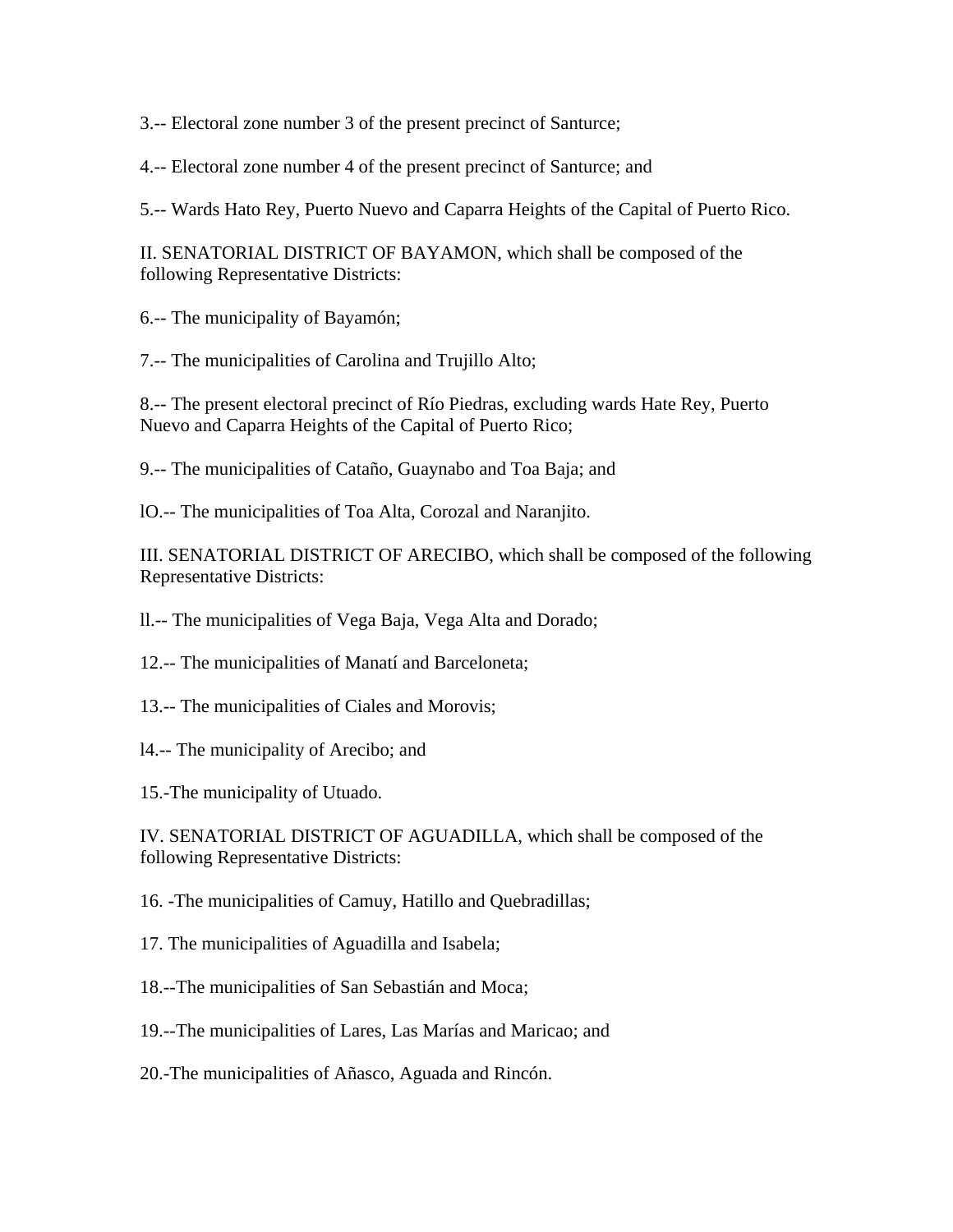V. SENATORIAL DISTRICT OF MAYAGUEZ, which shall be composed of the following Representative Districts:

21.-- The municipality of Mayaguez;

22.-- The municipalities of Cabo Rojo, Hormigueros and Lajas;

23.-- The municipalities of San Germán and Sabana Grande;

24.-- The municipalities of Yauco and Guanica; and

25.-- The municipalities of Guayanilla and Peñuelas.

VI. SENATORIAL DISTRICT OF PONCE, which shall be composed of the following Representative Districts:

26.-- The first, second, third, fourth, fifth and sixth wards and the City Beach of the municipality of Ponce;

27.-- The municipality of Ponce, except for the first, second, third, fourth, fifth and sixth wards and the City Beach;

28.-- The municipalities of Adjuntas and Jayuya;

29.-- The municipalities of Juana Díaz, Santa Isabel and Villalba; and

30.--The municipalities of Coamo and Orocovis.

VII. SENATORIAL DISTRICT OF GUAYAMA, Which shall be composed of the following Representative Districts:

31.-- The municipalities of Aibonito, Barranquitas and Comerio;

32.-- The municipalities of Cayey and Cidra;

33.-- The municipalities of Caguas and Aguas Buenas;

34.-- The municipalities of Guayama and Salinas; and

35.-- The municipalities of Patillas, Maunabo and Arroyo.

VIII. SENATORIAL DISTRICT OF HUMACAO, which shall be composed of the following Representative Districts:

36.-- The municipalities of Humacao and Yabucoa;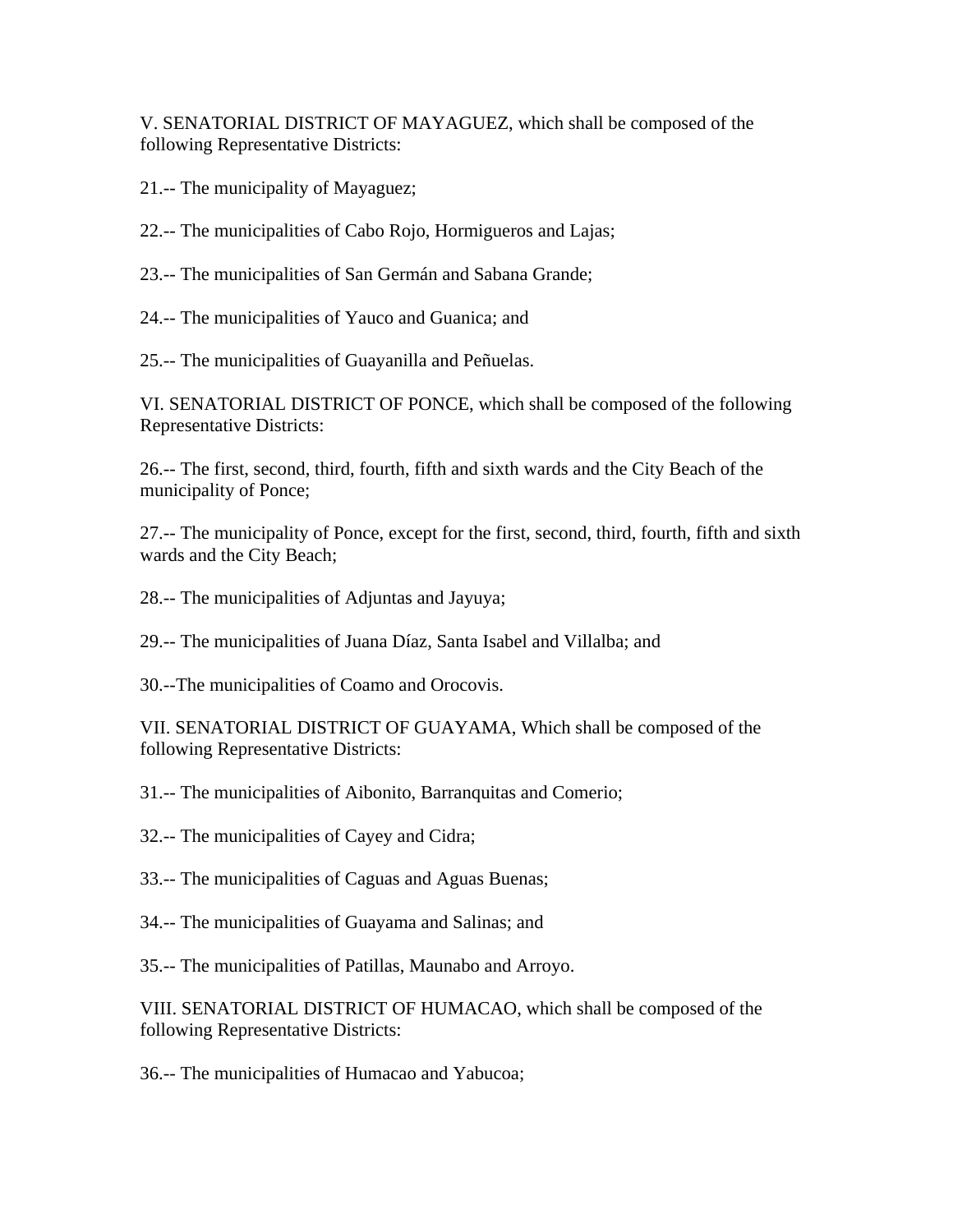37.-- The municipalities of Juncos, Guarabo and San Lorenzo;

38.-- The municipalities of Naguabo, Ceiba and Las Piedras;

39.-- The municipalities of Fajardo and Vieques and the Island of Culebra; and

40.-- The municipalities of Río Grande, and Loíza and Luquillo.

Section 2. Electoral zones numbers 1, 2, 3 and 4 included in three representative districts within the senatorial district of San Juan are those presently existing for purposes of electoral organization in the second precinct of San Juan.

## **ARTICLE IX TRANSITORY PROVISIONS**

Section 1. When this Constitution goes into effect all laws not inconsistent therewith shall continue in full force until amended or repealed, or until they expire by their own terms.

Unless otherwise provided by this Constitution, civil and criminal liabilities, rights, franchises, concessions, privileges, claims, actions, causes of action, contracts, and civil criminal and administrative proceedings shall continue unaffected, notwithstanding the taking effect of this Constitution.

Section 2. All officers who are in office by election or appointment on the date this Constitution takes effect shall continue to hold their offices and to perform the functions thereof in a manner not inconsistent with this Constitution, unless the functions of their offices, are abolished or until their successors are selected and qualify in accordance with this Constitution and laws enacted pursuant thereto.

Section 3. Notwithstanding the age limit fixed by this Constitution for compulsory retirement, all the judges of the courts of Puerto Rico who are holding office on the date this Constitution takes effect shall continue to hold their judicial offices until the expiration of the terms for which they were appointed, and in the case of Justices of the Supreme Court during good behavior.

Section 4. The Commonwealth of Puerto Rico shall be the successor of the People of Puerto Rico for all purposes, including without limitation the collection and payments of debts and liabilities in accordance with their terms.

Section 5. When this Constitution goes into effect, the term "citizen of the Commonwealth of Puerto Rico" shall replace the term "citizen of Puerto Rico" as previously used.

Section 6. Political parties shall continue to enjoy all rights recognized by the election law, provided that on the effective date of this Constitution they fulfill the minimum requirements for the registration of new parties contained in said law. Five years after this